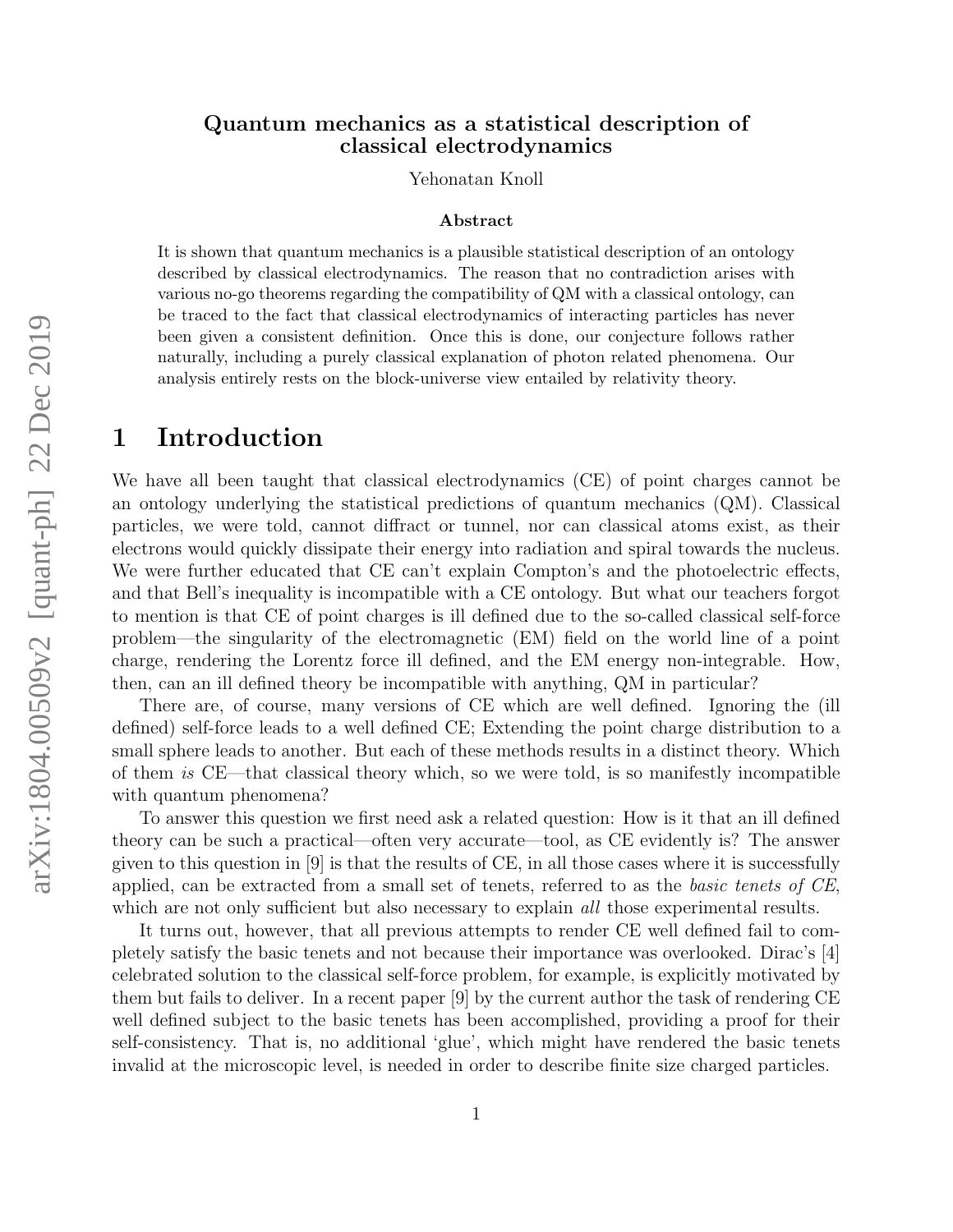There are, however, many cases in which a well defined CE respecting the basic tenets is not enough to model an experiment; cases in which it is not specific solutions of CE which are of interest, but rather statistical aspects of ensembles of such solutions. The composition of the ensemble, in most cases, cannot be derived from CE plus some obvious assumptions, such as a uniform distribution over the impact parameter in scattering experiments. Nor are there obvious ways to even express the ensemble, as in the case of statistical mechanics (irrespective of the fact that the ergodicity postulate cannot be defended in all cases). The composition of the ensemble must be regarded as a complimentary, fundamental law of nature, on equal footing with CE. In the current paper we analyse a generic such complementary statistical law, assumed to describe ensembles of CE solutions. QM, we argue, emerges naturally this way.

## 2 The basic tenets of CE

The two obvious pillars of CE are Maxwell's equations in the presence of a conserved<sup>1</sup> source due to all particles (labelled by  $a = 1...n$ )

$$
\partial_{\nu}F^{\nu\mu} \equiv \partial^{\nu}\partial_{\nu}A^{\mu} - \partial^{\mu}\partial_{\nu}A^{\nu} = \sum_{a} j^{(a)\,\mu},\tag{1}
$$

$$
\partial_{\mu}j^{(a)\,\mu} = 0\,,\tag{2}
$$

with  $F_{\mu\nu} = \partial_{\mu}A_{\nu}-\partial_{\nu}A_{\mu}$  the antisymmetric Faraday tensor, and local 'Lorentz force equation'

$$
\partial_{\nu} T^{(a)\,\nu\mu} = F^{\mu\nu} \, j^{(a)}_{\nu} \,, \tag{3}
$$

with  $T^{(a)}$  the 'matter' e-m tensor associated with particle a. Defining the canonical tensor

$$
\Theta^{\nu\mu} = \frac{1}{4} g^{\nu\mu} F^{\rho\lambda} F_{\rho\lambda} + F^{\nu\rho} F_{\rho}{}^{\mu},\tag{4}
$$

we get from (1) and (4) Poynting's theorem

$$
\partial_{\nu}\Theta^{\nu\mu} = -F^{\mu}_{\ \nu}\sum_{a}j^{(a)\,\nu}.
$$
\n(5)

Summing  $(3)$  over a and adding to  $(5)$  we get local e-m conservation

$$
P = \Theta + \sum_{a} T^{(a)} \quad \Rightarrow \quad \partial_{\nu} P^{\nu \mu} = 0, \tag{6}
$$

and, purely by the symmetry and conservation of  $P^{\nu\mu}$ , also generalized angular momentum conservation

$$
\partial_{\mu} \mathcal{J}^{\mu\nu\rho} = 0, \quad \mathcal{J}^{\mu\nu\rho} = \epsilon^{\nu\rho\lambda\sigma} P^{\mu}_{\ \sigma} x_{\lambda} \,. \tag{7}
$$

<sup>1</sup>Solutions to Maxwell's equations exist for a conserved source only.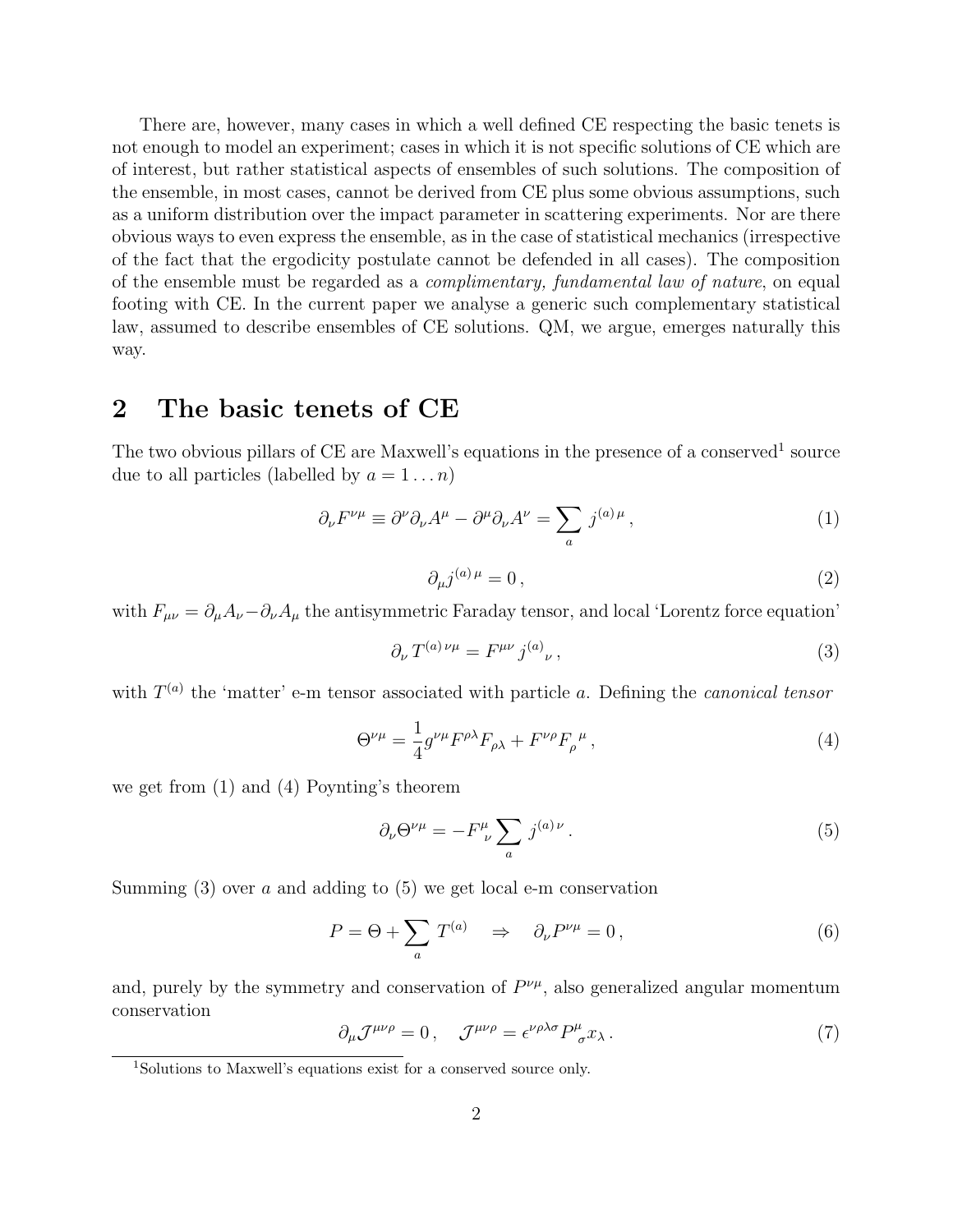As shown in [9], if  $j^{(a)}$  and  $T^{(a)}$  associated with each particle are co-supported on a world-line, corresponding to 'point-particle' CE, no realization of the basic tenets can be found. A valid realization must therefore involve  $j$  and  $T$  extending beyond this support yet still localized about it, representing what can be called 'extended particles' with non-rigid internal structures. Nevertheless, the reader must not take too literally this name, as both  $j$  and  $T$  associated with distinct particles are allowed to overlap or cross one another.

**Symmetries.** Implicit in the basic tenets  $(1)-(4)$  is their Lorentz covariance. This symmetry group can be extended to include dilatations of space-time by some constant  $\lambda > 0$ , by postulating the following transformation law, preserving the basic tenets:

$$
A(x) \mapsto \lambda^{-1} A \left( \lambda^{-1} x \right) , \quad j(x) \mapsto \lambda^{-3} j \left( \lambda^{-1} x \right) , \quad T(x) \mapsto \lambda^{-4} T \left( \lambda^{-1} x \right) , \tag{8}
$$

Scale covariance or, equivalently, the absence of a privileged scale, is just as natural a requirement as translation covariance, if a theory has any chance of becoming a fundamental description of reality. The mass (scale) of a particle appears therefore as an attribute of a specific solution rather than a parameter of the theory, and in section 5.2 we briefly speculate about the origin of such 'spontaneous symmetry breaking' giving all particles of the same specie their common mass.

Whereas for Lorentz boosts and rotations, the Lorentz transformed tensors are readily associated with a transformed physical reality by means of a corresponding (passive) Lorentz transformation of the reference frame, it is not a priori clear what physical reality corresponds to the remaining two Lorentz transformations: 'Time reversal' T := diag( $-1, 1, 1, 1$ ) and 'space reflection' P := diag(1, -1, -1, -1), nor is it even clear that any physical reality should correspond to them. It turns out, for example, that only the product PT (or 'CPT', as the sign of the charge is changed )

$$
A(x) \mapsto -A(-x), \quad j(x) \mapsto -j(-x), \quad T(x) \mapsto T(-x), \tag{9}
$$

is respected by the realization in [9] implying, among else, a very specific sort of antiparticle.

Arrow-of-time. In a universe in which no particles imply no EM field, a solution of Maxwell's equations is uniquely determined by the conserved current,  $j$ . The most general such dependence which is both Lorentz and gauge covariant takes the form

$$
A^{\mu}(x) = \int d^4x' \big[ \alpha_{\rm ret}(x') K_{\rm ret}{}^{\mu\nu}(x - x') + \alpha_{\rm adv}(x') K_{\rm adv}{}^{\mu\nu}(x - x') \big] j_{\nu}(x') , \qquad (10)
$$

for some (Lorentz invariant) space-time dependent functionals,  $\alpha$ 's, of the current j, constrained by  $\alpha_{\rm ret} + \alpha_{\rm adv} \equiv 1$ , where  $K_{\rm ret}$  are the advanced and retarded Green's function of  $(1)$ , defined by <sup>2</sup>

$$
\left(g_{\mu\nu}\partial^2 - \partial_\mu\partial_\nu\right)K_{\text{adv}}^{\text{ret}}\right(\nu\lambda(x) = g_\mu^{\lambda}\delta^{(4)}(x)\,,\tag{11}
$$

$$
K_{\text{adv}}(x) = 0 \quad \text{for} \quad x^0 \lessgtr 0 \,. \tag{12}
$$

<sup>&</sup>lt;sup>2</sup>More accurately, (11) and (12) do not uniquely define K but the remaining freedom can be shown to translate via (10) to a gauge transformation  $A \mapsto A + \partial \Lambda$ , consistent with the gauge covariance of ECD.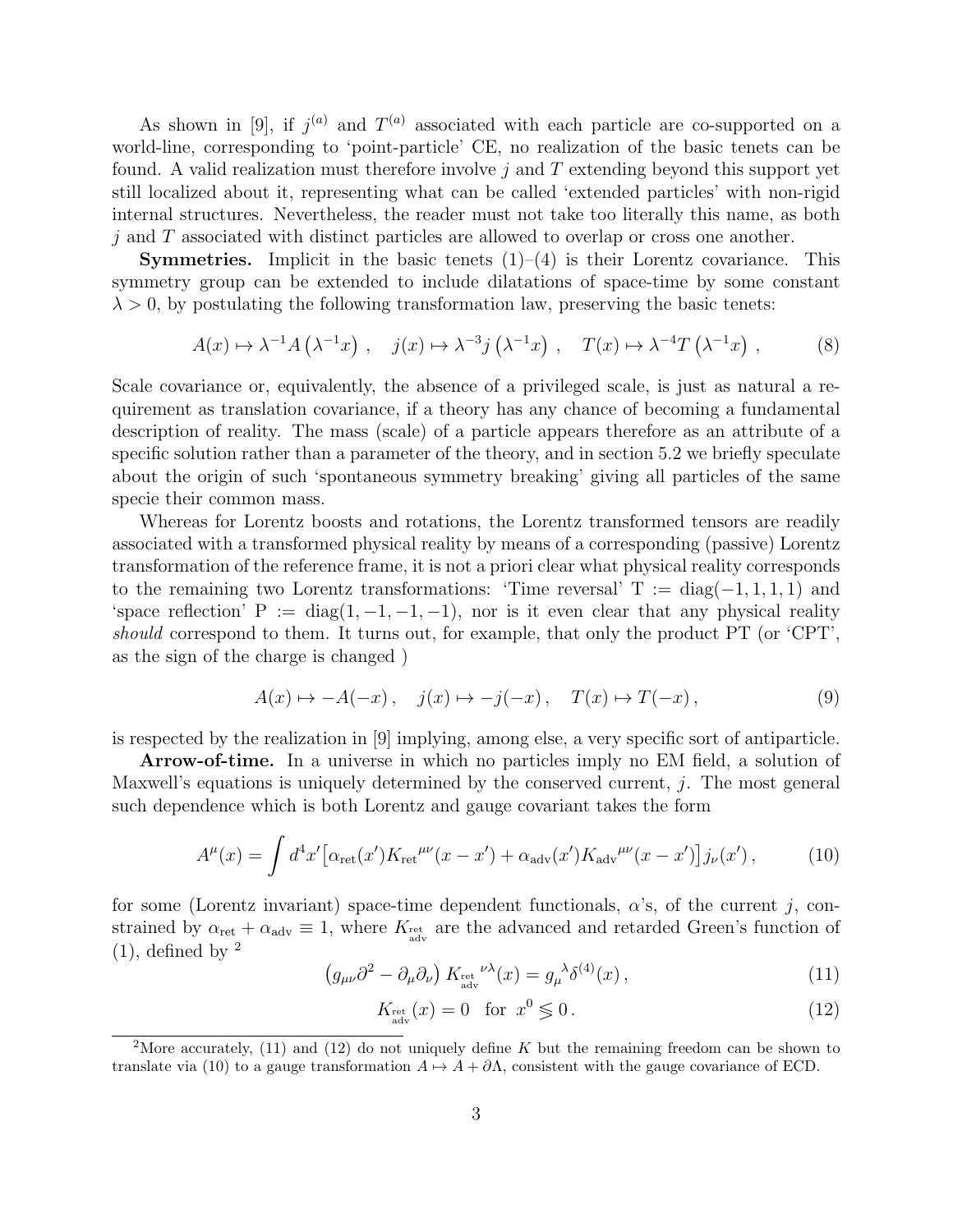The standard  $\alpha_{\text{adv}} \equiv 0$  proviso, not only is it likely to be incompatible with an otherwise valid realization of the basic tenets (such as the one in [9]) but, moreover, it is not implied by observations. The observed asymmetry between retarded and advanced fields the so-called radiation arrow-of-time—only applies to macroscopic systems undergoing an irreversible process, such as a burning candle. Moreover, in such processes it is only the difference between the integrated retarded and advanced Poynting fluxes across a surface surrounding the system, to which the rate of e-m conversion equals. Put differently, the entire retarded Poynting flux is never directly measured, even in seemingly classical contexts, such as in the detection of radio waves. As we shall see, radiation phenomena associated with any single particle, involve the rest of the particles in the universe as well. 'Running the movie backwards', thereby reversing the arrow-of-time, without changing all particles to their antiparticles, is therefore forbidden, and the preferred time direction could very well be linked with the particle-antiparticle imbalance in the universe.

As we shall see, radiation phenomena associated with any single particle, involve the rest of the particles in the universe as well. 'Running the movie backwards', thereby reversing the arrow-of-time, without changing all particles to their antiparticles, is therefore forbidden, and the preferred time direction could very well be linked with the particle-antiparticle imbalance in the universe.

A concrete realization of the above tenets, first appearing in [10] and then fine-tuned and related to the self-force problem in [9], is dubbed extended charge dynamics (ECD), but in the rest of the paper, unless otherwise stated, we shall use this name to designate a generic realization of the basic tenets by means of extended particles.

## 3 The block universe

In its greatest generality, ECD provides a rule for filling empty space-time with energy and momentum. A typical such e-m distribution is concentrated around world lines associated with particles, and in the vicinity of light cones with apexes on those world lines, corresponding to radiative processes. This rule permits a very restricted, yet infinite set of such e-m distributions, one of which allegedly describes our universe. It is crucial to note that, while some features are common to all e-m distributions permitted by ECD, others are unique to the specific one filling our universe and, therefore, ECD alone is an incomplete description of the universe.

This view of the universe, as a four dimensional 'block' filled with some global  $4D$  em distribution, goes by the name "the block universe". It is the only way to make sense of SR, let alone of GR, but this fact seems to be camouflaged by the same mathematical accident which has led generations of physicists to reject advanced solutions of Maxwell's equations (see section 3.3 in [9]). Historically, most (relativistic) block-universe models were constrained by some local, Lorenz covariant second order differential relation. The hyperbolicity of Lorentz covariant operators, such as the d'Alembertian, enables one to specify data on a single space-like surface of dimension three, and use the remaining coordinate to 'prop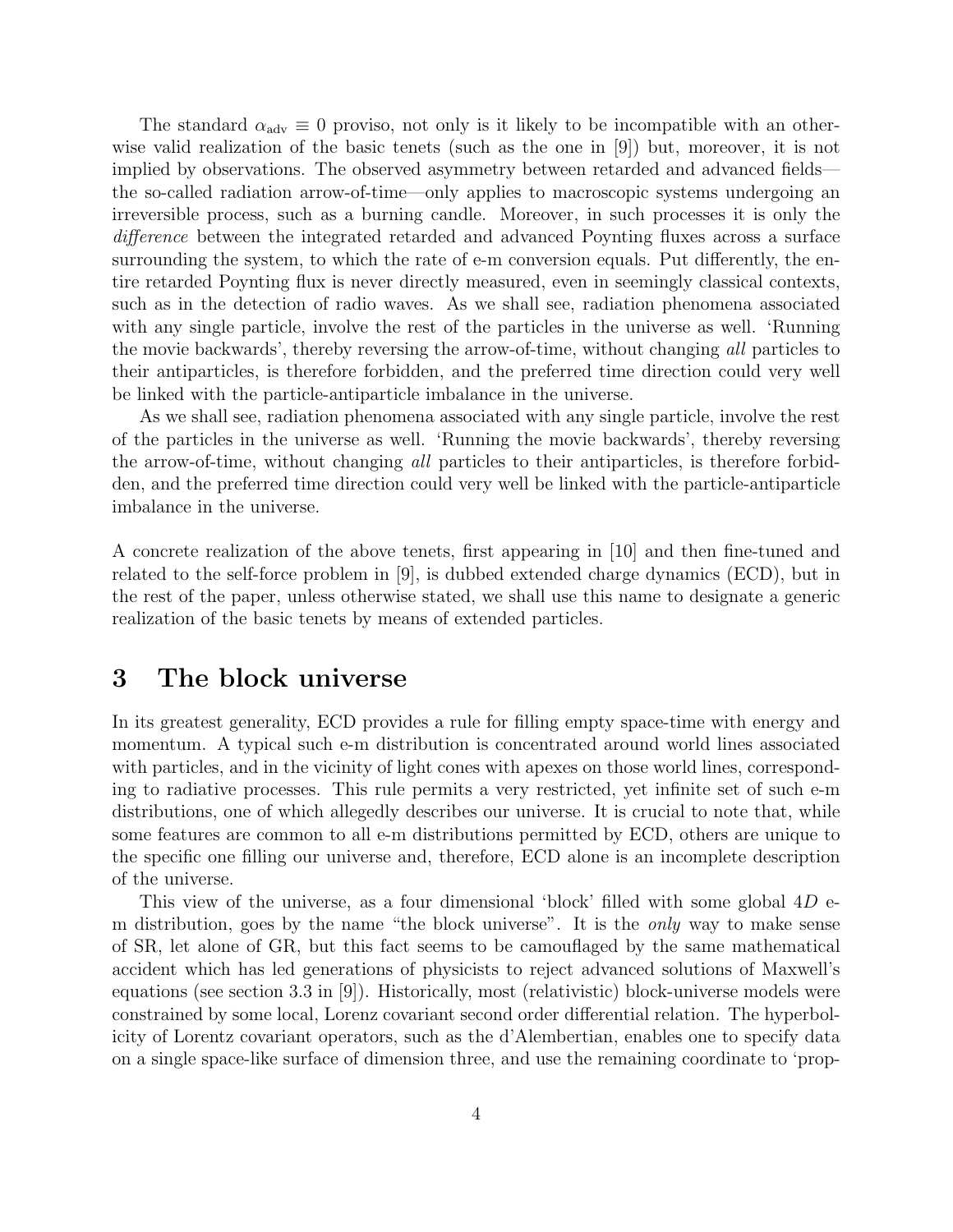agate' the solution to neighboring three-surfaces. Again, resorting to the erroneous analogy with physical wave equations, that extra propagation parameter is given the meaning of 'time'. This offers an (illusion of-) escape route from fatalism, entailed by the block-universe view: The future is not yet determined; I can still influence it by, say, incorporating into the evolution equations a time-varying source or a force-term.

Identifying the above mathematical evolution parameter with absolute Newtonian time is clearly meaningless, as it is not unique. Minimizing its role to some personal time, is still wrong. It is just some—again, not unique—coordinate, used in the construction of a fourdimensional object. Eventually, 'I' am represented by some four-dimensional distribution of e-m, localized around some world line, with no hint whatsoever as to why 'I' feel that 'time flows in one direction', or why it is that I seem to be experiencing the block-universe 'one space-like slice at a time'.

Nowadays there are quite a few quantum foundationalists who try to tackle the questions of free-will and the flow-of-time, but it is the firm belief of the current author that such subjective phenomena lie outside the (extremely narrow) realm of physics. A similar tension between determinism and free-will exists in Newtonian physics, and it never prevented physicists from doing the 'simple' things they were meant to do: Build machines and predict the future. In the next section we argue that nothing in the block-universe philosophy should prevent quantum physicists from continuing that tradition.

#### 3.1 Classical mechanics emerging in the block-universe

A general block-universe needs not admit a formulation in terms of a Cauchy initial value problem (IVP), as, historically was the case. That is, no knowledge of data on a space-like surface, including 'hidden', unmeasurable data, is sufficient to uniquely determine the data on neighboring surfaces. ECD's realization of the constittive relations in [9] (currently the only known well defined one) is such a non-IVP theory. Nevertheless, in many situations, the existence of *local* basic tenets, constraining the ECD block-universe, despite a global, non-IVP construction, leads to a description of the interesting attributes of a system by means of (effective) local differential equations. For example, when shooting a hockey pack—what else can the pack do but keep moving straight if it is to conserve momentum? More generally, it is shown in appendix D of [9] that when a charged body is moving in a weak external EM field which is slowly varying over the extent of the body, its path is described by solutions of the Lorentz force equation in that field. It is these local constraints, despite a global construction, to which classical mechanics owes its phenomenal power, enabling the design of predictable, local 'machines', whose proper function is indifferent to the rest of the block universe, but it must be stressed, that such machines are the exception rather than the rule. For example, when an extended particle is moving in an external field which is either strong, or else rapidly varying over its extent, the construction in appendix D of [9] breaks down and no differential equation can describe the path of the particle anymore. This is presumably the situation of a particle passing through the strong magnetic gradients in a Stern-Gerlach polariser, hence the apparent 'indeterminism': Even when we 'feed' the polariser with seemingly identically polarized particles (arriving from a previous polariser) we typically get both 'spin up' and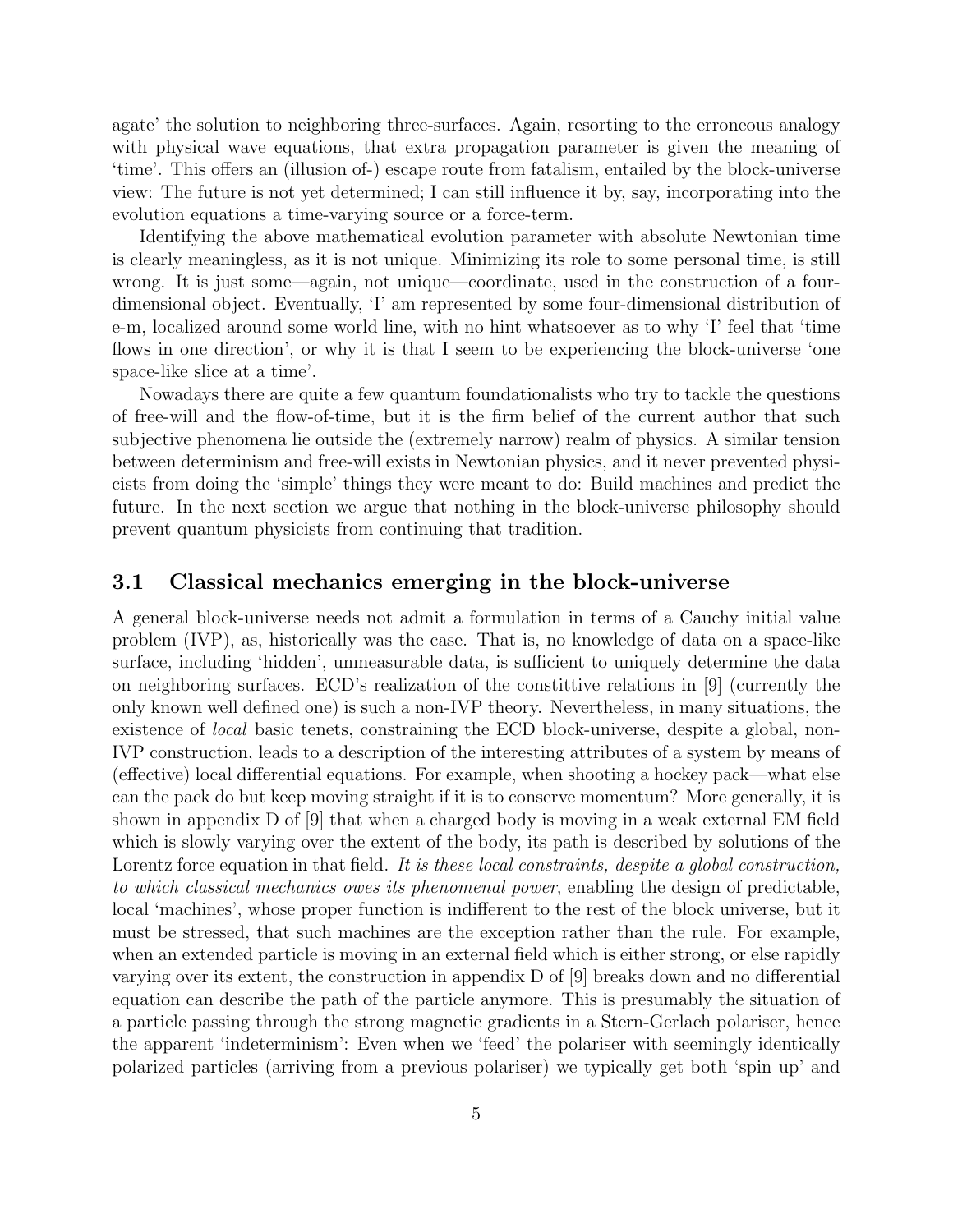'spin down' coming out of it.<sup>3</sup>

### 3.2 The 'observer' in the block universe

The term 'observer' has permeated physics texts only with the birth of QM. It's not that there were no Newtonian or even Einsteinian observers, making measurements from various angles, it's just that physicists back then focused their attention on something they believed lied outside their personal experience; something objectively 'out there'.

So what exactly happened in the 1920's that changed this view? One factor was Heisenberg's realization that some aspects of a system cannot be measured without being perturbed. This is, of course, true also in classical physics, but in that case, the perturbation can—at least in principle—be made arbitrarily small. If something cannot be measured, it was argued, then in what sense does it objectively exist?

The second, stronger reason for introducing the observer right into the *formalism* of QM is mathematical: Unlike classical mechanics, the Schrödinger equation cannot possibly describe some objective reality waiting to be measured. It is fundamentally a statistical description of measurements—unitarity built right into it for that cause—inexorably demanding an observer.

Over the years, many attempts have been made to do away with the quantum observer, thereby restoring a (somewhat) classical description of physics, but the block-universe, as we show next, undoubtedly offers the most direct way of doing so.

Imagine, then, an ECD block-universe, in which particles emit, absorb and scatter EM waves. The block-universe, being as big as it is—some space-time regions in it contain e-m distributions which undoubtedly resemble those appearing in laboratories conducting QM experiments. For concreteness, let us look at a space-time region in which the following scenario takes place: An atom sitting in a dark cave is excited by an energetic cosmic particle, and then spontaneously decays, emitting EM radiation which is scattered by some crystal (who has acquired its orientation through passive growth over millions of years, unaware of its future role as a beam-splitter...) and ultimately triggers an irreversible macroscopic process, leaving a visible mark on the wall of the cave. Much later, an 'observer' arrives at the cave and, like a good forensic scientist, he is able to reconstruct a reasonable approximation of the relevant e-m (space-time) distribution representing the above scenario. Our observer is essentially the same passive classical observer, registering the orbits of planets, and after successive visits to the cave, and to other caves, he can compute the relative frequency of the various e-m distributions<sup>4</sup> which, so he believes like any scientist, faithfully represent the frequency of their occurrence in the entire block-universe.

Equipped with his relative frequencies data, the observer then arrives at a new cave only

<sup>&</sup>lt;sup>3</sup>If one accepts that particle-in-a-polarimeter type processes are part of the microscopic description of any complex system, then there is no escape from the conclusion that any macroscopic system classified as 'chaotic', is inherently unpredictable—not merely practically or due to the butterfly effect. The radical implications of this realization will be discussed elsewhere.

<sup>&</sup>lt;sup>4</sup>As two successive decays necessarily correspond to two e-m distributions which are supported on different times, the distributions are defined modulo a time-shift.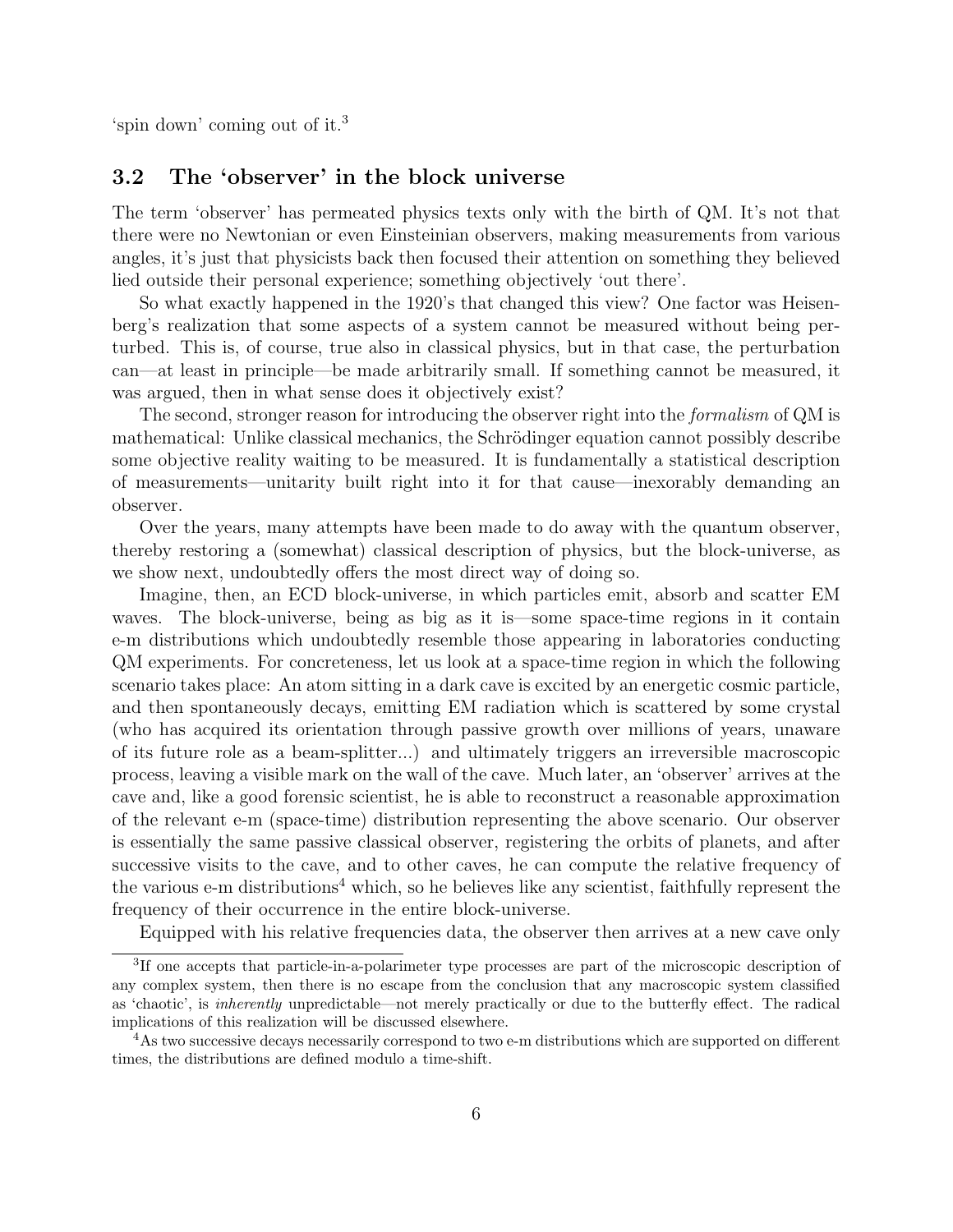

Figure 1: Typical time slices (A,A',B,C,D,E) taken from the e-m/charge distribution associated with individual systems. Slices A, A', A"... represent, e.g., a single hydrogen atom at different times, whereas B,C,D... represent multiple atoms involved in a scattering experiment. By 'superimposing' all members of the ensemble (right), one gets various ensemble densities, e.g. charge density  $\rho_{ens}$ , from which the (statistical) results of any QM experiment can be deduced. From the basic tenets constraining individual members in the ensemble, equations for the ensemble densities can be derived and, upon writing  $\rho_{\rm ens} \equiv \phi^{\dagger} \phi$ , QM wave equations for  $\phi$  follow. The different ways of superimposing the different members, correspond to different solutions of the same equation. A straightforward generalization to non relativistic many-body non-machines also exists.

to discover that an atomic decay has not yet occurred. He therefore cannot, yet, decide which e-m distribution in the data he previously collected, corresponds to the about-tohappen decay, but he still has some partial information, such as the orientations of the beam-splitters, the type of atom, etc., so he can focus only on that subset of collected e-m distributions which are consistent with his partial knowledge, and compute the probabilities of obtaining, say, a mark on the wall at a certain position. This sort of statistical inference is QM, seen from the perspective of a 'BU observer' (see figure 1).

In practice, searching for deserted caves for traces of spontaneous decays of atoms, is expensive. Experimental data is therefore collected in a single cave (lab) instead, with Ph.D students or, equivalently, robots with some RNG component in their software, determining the orientation of the beam-splitters. But should that matter? Should we expect that the statistical regularities prevailing in the rest of the universe would not apply to the laboratory?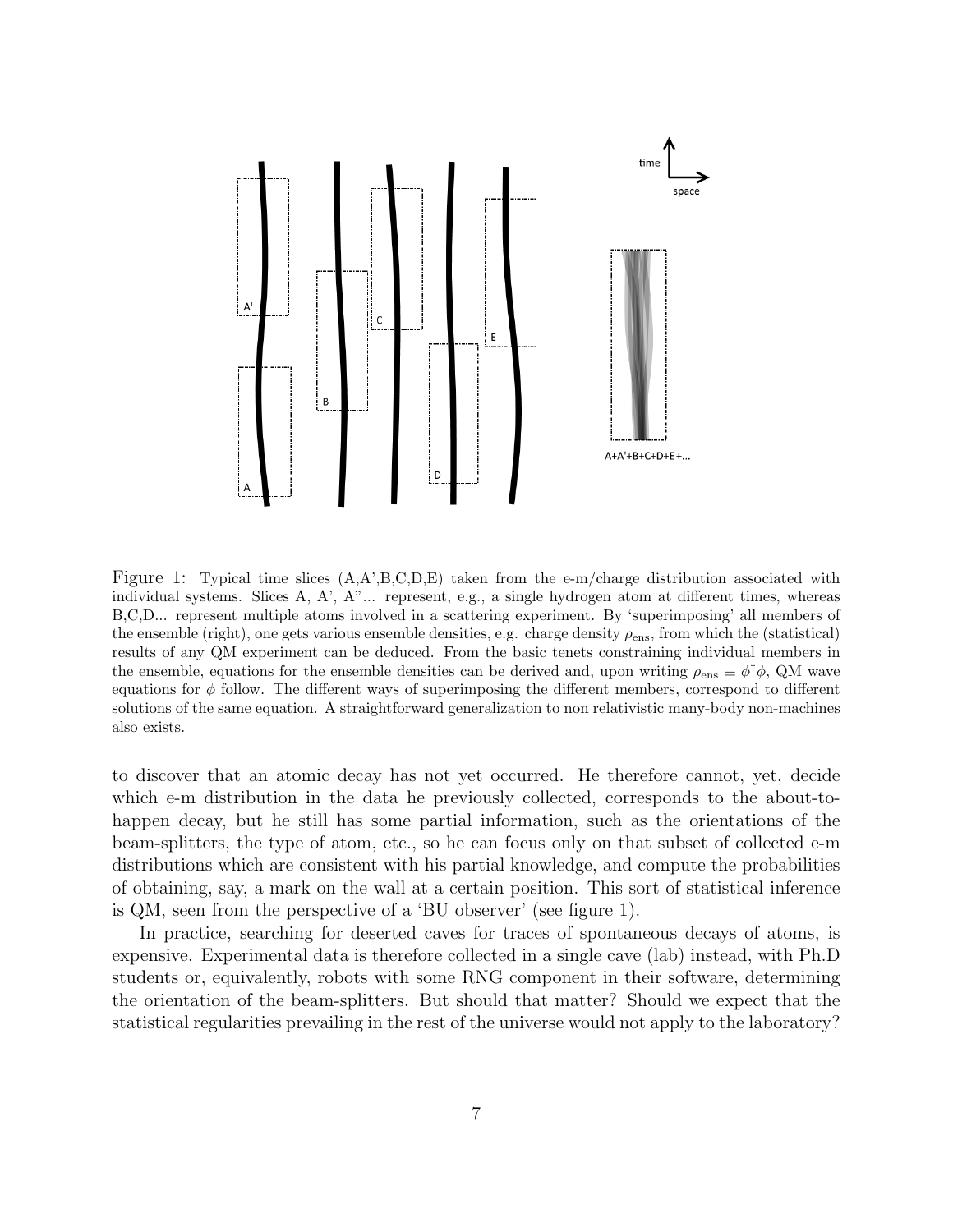## 4 The meaning of the wave function

Our block-universe is allegedly described by a specific global ECD solution whose exact form will forever remain concealed. Nevertheless, in many cases, it is not the exact solution which is of interest but rather certain statistical properties of it. Guided by the basic tenets, locally satisfied throughout the entire ECD solution, we derive in this section a plausible statistical description of the ECD block-universe. We show that QM is such a theory, and not by a pure guess: Like ECD, QM is a realization of the basic tenets, only with two less constraints: Being a statistical theory of ensembles of particles with a common mass, it does not have to describe localized currents and it should not be scale covariant. It is these two added constraints which make it so difficult to solve the classical self-force problem, possibly explaining why QM could have pre-dated ECD's realization in [9] (assuming, of course, the latter is a valid theory...).

Let us, then, look at a collection of time slices of the ECD block-universe, viz. segments of the block-universe bounded by two space-like surfaces of a given separation in time, each corresponding to a repetition of an experiment. The e-m distribution in each such time-slice may involve a different distinguished particle, as in a scattering experiment, or the same particle—say, a radiating electron in a trap—at different times. If we now shift all time slices to a common support in time, and add the distinguished current in each, we get for our distinguished particle an electric ensemble current. We shall later give specific examples of ensemble currents appearing in various QM contexts, but the reader should easily convince himself, already at this stage, that the results of any single particle QM experiment can be read from the ensemble current—an ordinary, conserved four-current. Just as an example: Far away from a scatterer, the intensity of the ensemble current associated with a scattering experiment, measures the likelihood of a particle to scatter to a given angle.

Consider, next, a time-slice in the ensemble, indexed by e. We decompose the global EM potential,  $(10)$ , in that slice into an external piece,  $A_{\text{ext}}$ , assumed constant throughout the ensemble, which is generated by a likewise e-independent  $j_{ext}$ , and a fluctuating piece,  ${}^eA$ , which varies across the ensemble, incorporating the e-specific field generated by the electric current,  $e_j$ , associated with the distinguished particle. The fluctuating part, satisfying  $\partial^e \tilde{F} = g$ , is obviously defined only up to a homogeneous solution of Maxwell's equation, and therefore incorporates also a (possible) radiation field generated by the rest of the particles in the universe (see section 5 for details).

Thus to each time-slice,  $e$ , in the ensemble correspond a distinguished electric current  $e_j$ , an e-m tensor  $T$ , an EM potential  $^eA$  which, in the vicinity of our distinguished particle, satisfy the basic tenet (3)

$$
\partial_{\nu}T^{\nu\mu} = \left(F_{\text{ext}}^{\mu\nu} + {}^e\tilde{F}^{\mu\nu}\right) \, {}^e j_{\nu} \equiv {}^e f_{\text{ext}}^{\mu} + {}^e f_{\text{sel}}^{\mu},\tag{13}
$$

with  $f_{\text{ext}}$  and  $f_{\text{sel}}$  the external and self forces respectively, and similarly for the e-m tensor associated with the external source

$$
\partial_{\nu} T_{\text{ext}}{}^{\nu \mu} = \left( F_{\text{ext}}{}^{\mu \nu} + {}^e \tilde{F}^{\mu \nu} \right) j_{\text{ext}\nu} , \qquad (14)
$$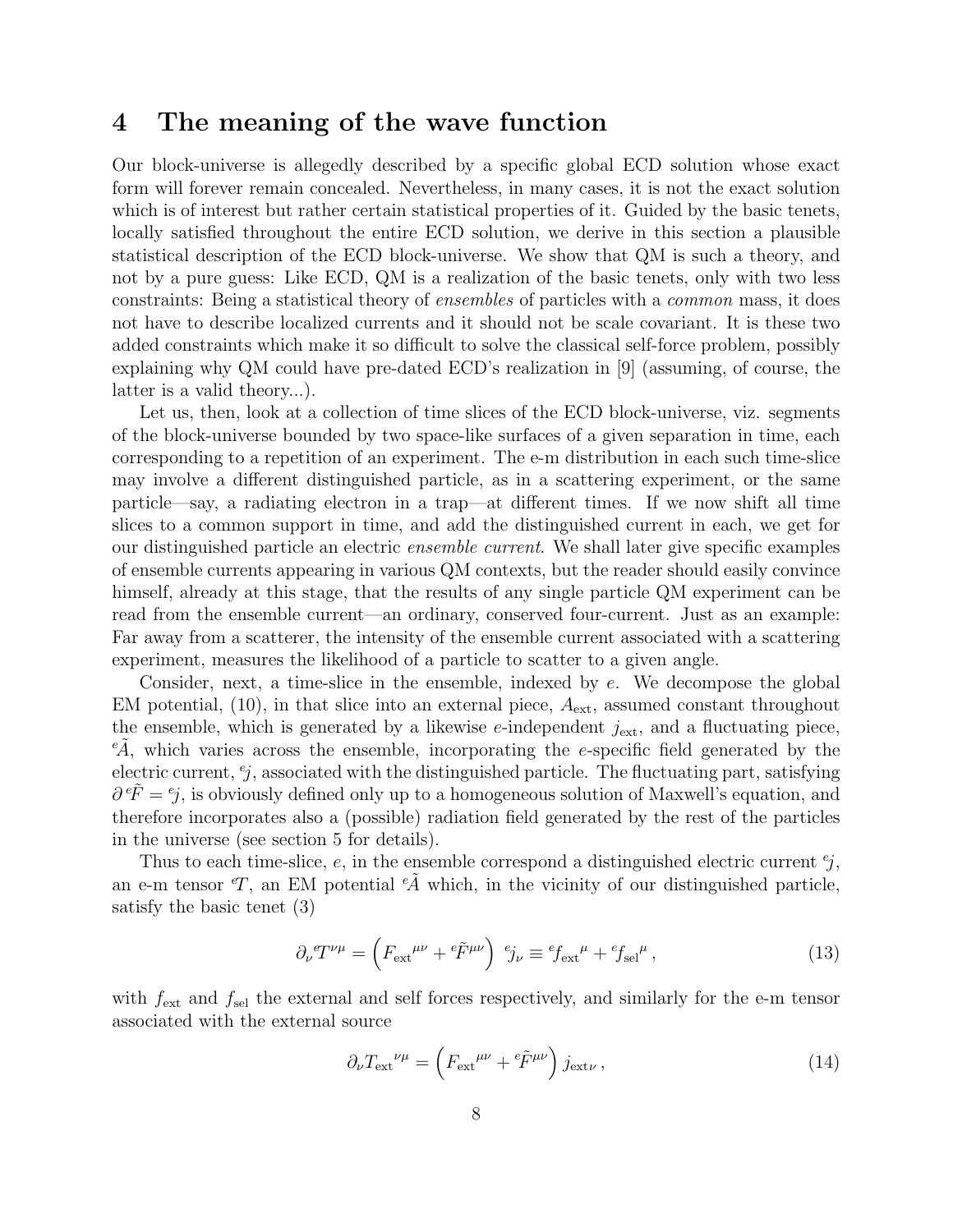which, like  $j_{\text{ext}}$ , is assumed e-independent as a first approximation. Applying Poynting's theorem (5) to the global field  $F_{ext} + {}^e\tilde{F}$  we get

$$
\partial_{\nu} \Theta^{\nu \mu} = -F_{\text{ext}}{}^{\mu}_{\nu} j_{\text{ext}}{}^{\nu} - F_{\text{ext}}{}^{\mu}_{\nu} j^{\nu} - {}^e \tilde{F}^{\mu}_{\nu} j_{\text{ext}}{}^{\nu} - f_{\text{sel}}{}^{\mu}.
$$
\n(15)

With the above definitions, local e-m conservation (6) of the system comprising the distinguished particle and the source is guaranteed even when those two overlap, e.g., in a Hydrogen atom.

If we now assume that each member in the ensemble current is (fairly) sampled from a dense set of currents, indexed by e, with normalized measure  $\mu$  ( $\int d\mu(e) = 1$ ), we can integrate (13) over e with respect to  $d\mu(e)$  (removing possible integrable singularities in the individual currents as a by-product). Defining the following ensemble quantities for our distinguished particle

$$
j_{\text{ens}} = \int d\mu(e) \,^e j \, , \quad T_{\text{ens}} = \int d\mu(e) \,^e T \, , \quad f_{\text{ens}}{}^{\mu} = \int d\mu(e) \,^e \tilde{F}^{\mu\nu} \,^e j_{\nu} \tag{16}
$$
\n
$$
\Theta_{\text{ens}} = \int d\mu(e) \,^e \Theta \, \quad \tilde{F}_{\text{ens}} = \int d\mu(e) \,^e \tilde{F} \, ,
$$

we obtain smooth quantities satisfying the basic tenets (3) and (1) respectively,

$$
\partial_{\nu} T_{\text{ens}}^{\nu\mu} = F_{\text{ext}}^{\mu}{}_{\nu} j_{\text{ens}}^{\nu} + f_{\text{ens}}^{\mu},\tag{17}
$$

$$
\partial_{\nu}\tilde{F}_{\text{ens}}{}^{\nu\mu} = j_{\text{ens}}{}^{\mu} \,. \tag{18}
$$

To add  $\Theta_{\text{ens}}$  to the discussion, it is first convenient to decompose it into three different parts

$$
\Theta_{\text{ext}}^{\mu\nu} = \frac{1}{4} g^{\nu\mu} F_{\text{ext}}^{\ \rho\lambda} F_{\text{ext}\rho\lambda} + F_{\text{ext}}^{\ \nu\rho} F_{\text{ext}\rho}^{\ \mu}
$$
\n
$$
\Theta_{\text{int}}^{\mu\nu} = \frac{1}{2} g^{\mu\nu} \tilde{F}_{\text{ens}}^{\ \rho\lambda} F_{\text{ext}\rho\lambda} + \tilde{F}_{\text{ens}}^{\ \mu\lambda} F_{\text{ext}\lambda}^{\ \nu} + F_{\text{ext}}^{\ \mu\lambda} \tilde{F}_{\text{ens}\lambda}^{\ \nu}
$$
\n
$$
\Theta_{\text{sel}}^{\mu\nu} = \int d\mu (e) \frac{1}{4} g^{\nu\mu} e \tilde{F}^{\rho\lambda} e \tilde{F}_{\rho\lambda} + e \tilde{F}^{\nu\rho} e \tilde{F}_{\rho}^{\ \mu},
$$
\n(19)

which, using (15), satisfy

$$
\partial_{\nu} \Theta_{\text{ext}}{}^{\nu \mu} = -F_{\text{ext}}{}^{\mu}{}_{\nu} j_{\text{ext}}{}^{\nu}, \qquad \partial_{\nu} \Theta_{\text{sel}}{}^{\nu \mu} = -f_{\text{ens}}{}^{\mu}, \n\partial_{\nu} \Theta_{\text{int}}{}^{\nu \mu} = -F_{\text{ext}}{}^{\mu}{}_{\nu} j_{\text{ens}}{}^{\nu} - \tilde{F}_{\text{ens}}{}^{\mu}{}_{\nu} j_{\text{ext}}{}^{\nu}.
$$
\n(20)

The ensemble quantities are, in general, much duller objects than the individual quantities composing them. As we shall see in section 5, those latter are rather chaotic, but their chaotic components superpose incoherently and vanish following the integral over e. Note also that it is the measure,  $d\mu$ , representing the frequency of occurrence of certain e-m configurations in the global ECD solution, which encodes the results of QM experiments. And since it is such an abstract object, we human cannot judge it purely on the basis of our intuition.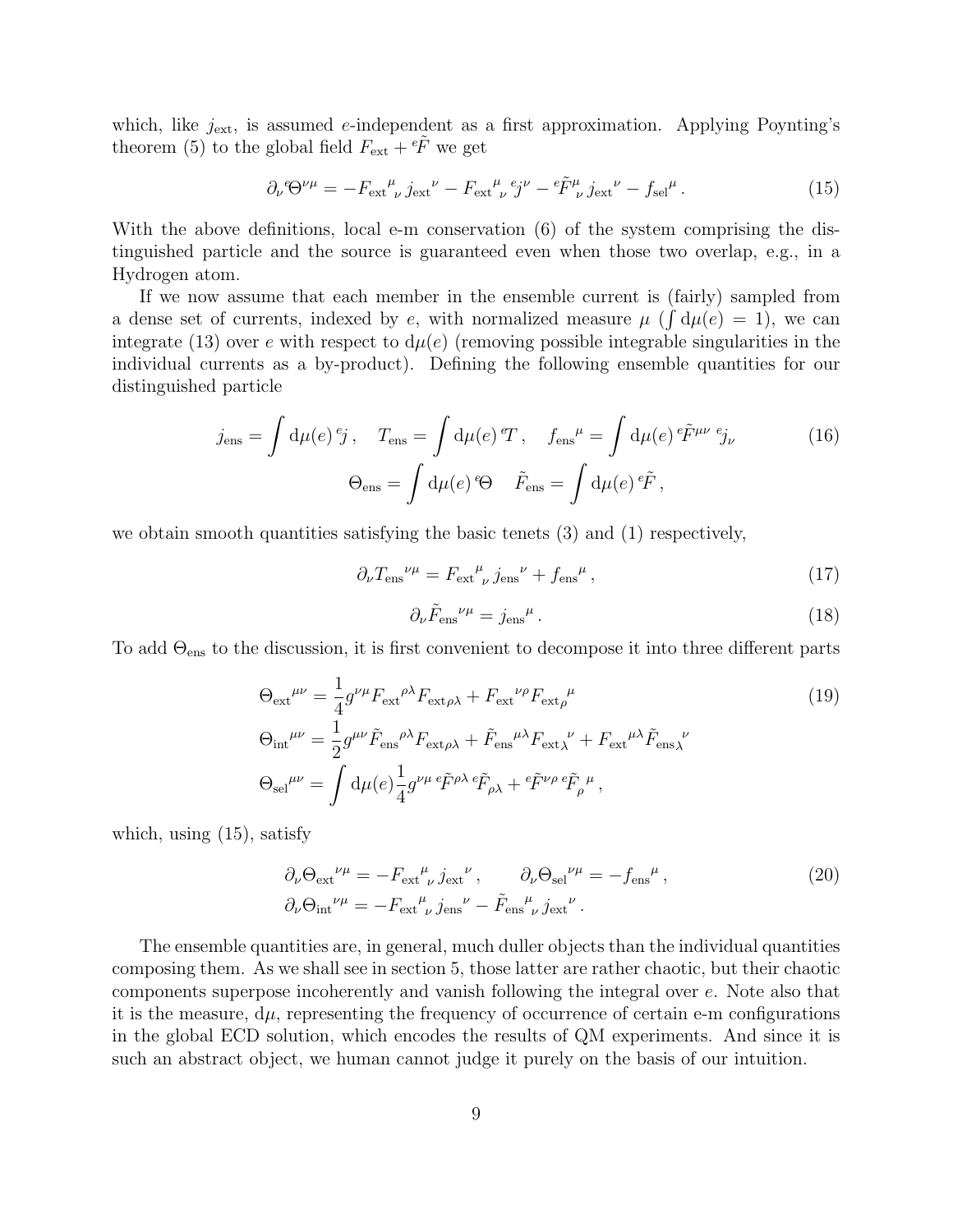Next, we make the following approximation whose validity is critical to the rest of our analysis: We neglect the  $f_{\text{ens}}(x)$ . From (17), (20), and  $f_{\text{ens}} = 0$  we immediately get that the combined tensor,  $T_{ext} + \Theta_{ext} + T_{ens} + \Theta_{int} + \Theta_{sel}$ , is locally conserved in regions of space-time containing our distinguished and source particles. Since  $f_{\text{ens}} = 0$  implies  $\partial_{\nu} \Theta_{\text{sel}}^{\nu \mu} = 0$ , we can further 'absorb'  $\Theta_{\text{sel}}$  into the definition  $T_{\text{ens}}$ , consistently allowing for the latter to incorporate also the Coulomb self energy of members in the ensemble (see appendix D of [9]).

To see when our approximation is justifiable, let us write the self force on an individual ensemble member as  ${}^e\! f_{\rm sel} = f_{\rm sys} + {}^e\! \tilde{f}$ , where  $f_{\rm sys}$  is a 'systematic' part, common to all members, and  $\epsilon \tilde{f}$  is a member-specific fluctuating piece. As an example for such a decomposition, consider a freely moving charge. In its rest frame,  $f_{sys}$  is likely to be dominated by a spherically symmetric outward pointing radial filed, coming from the near, viz,. Coulomb, self field, with a support coinciding with that of  ${}^e j^0$ , and  ${}^e \tilde{f}$  is at most a relatively small, randomly pointing field which can safely be assumed to enter incoherently into  $f_{\text{ens}}$  and is therefore ignored. The systematic part, in contrast, can only be ignored if  $j_{\text{ens}}^0$  varies slowly over the extent of  ${}^e j^0$ . More precisely, in the above example the ensemble self-force takes the form of a convolution

$$
\boldsymbol{f}_{\text{ens}}(\boldsymbol{x}) = \int d^3 x' K(\boldsymbol{x}') \boldsymbol{f}_{\text{sys}}(\boldsymbol{x} - \boldsymbol{x}'), \qquad (21)
$$

which, for spherically symmetric  $f_{\text{sys}}$ , can only be assumed small if K is slowly varying over the support of  $f_{\rm sys}$ .

Another consistency condition regarding the omission of  $f_{\text{ens}}$  concerns the spherical symmetry of  $f_{\text{sys}}$ . Any external field, necessarily breaking the isotropy of space, is expected to violate our assumption to some degree. In particular, the magnetic self-force which in the previous free particle case was 'pushed' into the  $\epsilon \tilde{f}$ , randomly oriented part of the self force, should now contribute to  $f_{\rm sys}$  as well.

Summarizing, our treatment of the self-force is clearly only an approximate one, expected to break down when strong, or rapidly varying external fields are involved.

### 4.1 Relativistic single particle QM wave equations

Although Schrödinger did not even mention the basic tenets in his first attempt to write a 'wave equation for matter', his proposal, latter dubbed the Klein-Gordon (K-G) equation, provides a systematic way of obtaining a conserved current  $j_{\text{ens}}$  which, along with  $T_{\text{ens}}$ , satisfies the  $f_{\text{ens}}$ -free (17). Starting with solutions to the K-G equation

$$
\left(D^{\mu}D_{\mu} + m^2\right)\phi = 0, \qquad (22)
$$

where  $D = \hbar \partial - i q A_{\text{ext}}$  is the covariant derivative,  $\hbar$ , q and m are arbitrary parameters (and  $c = 1$ , we get our desired conserved electric current

$$
j^{\mu} = q \operatorname{Im} \phi^* D^{\mu} \phi, \qquad (23)
$$

and symmetric e-m tensor

$$
T^{\nu\mu} = \frac{g^{\nu\mu}}{2} \left( m^2 \phi^* \phi - \left( D^\lambda \phi \right)^* D_\lambda \phi \right) + \frac{1}{2} \left( D^\nu \phi \left( D^\mu \phi \right)^* + \text{c.c.} \right). \tag{24}
$$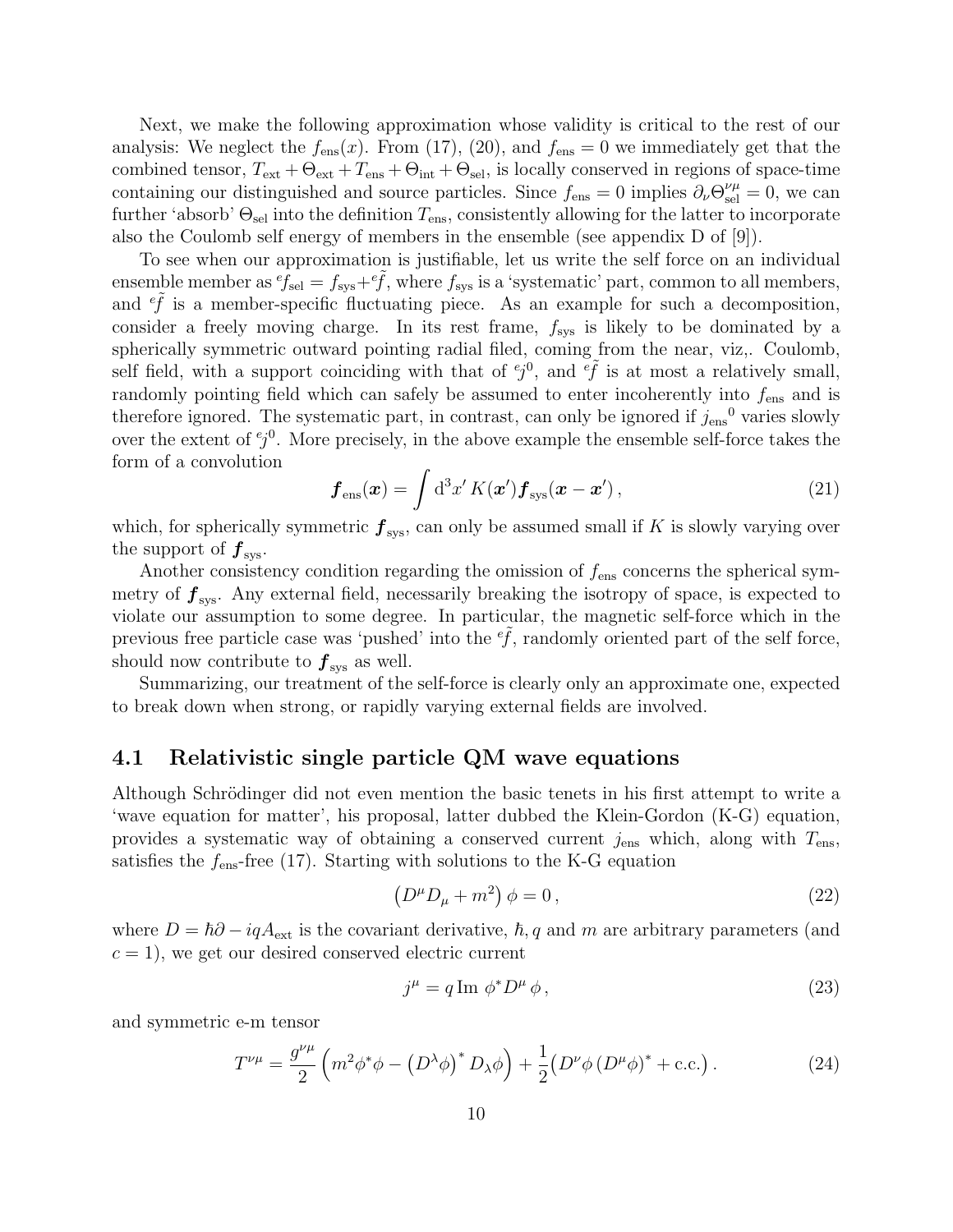The fact that  $j_{\text{ens}}^0$  above can take both positive and negative values, which has troubled the founders of QM, can have two, not mutually exclusive meanings in our approach. The first is that it corresponds to an ensemble of charged particles and their antiparticles. As a consistency check we verify that  $\phi(-x)$  solves (22) for  $-A(-x)$ , and we get another ensemble, in a potential represented by  $-A(-x)$ , in which every particle in the original ensemble would be replaced by its antiparticle, consistent with symmetry (9). A second interpretation, however, is that the current (23) represents an ensemble of charged particles, each with a charge distribution taking both signs—a 'more interesting' sort of particle.

Another covariant way of obtaining our desired enesemble quantities (16) begins with Dirac's equation (see, e.g. [7] for notations)

$$
i\gamma^{\mu}D_{\mu}\psi = m\psi. \tag{25}
$$

The conserved electric current associated with spinor solutions  $\psi$ 

$$
j^{\mu} = q\bar{\psi}\gamma^{\mu}\psi\tag{26}
$$

has a charge density,  $j^0$ , with a sign which everywhere equals to  $sign(q)$  (unlike in the K-G case). To be compatible with the normalization of the measure  $\mu$ , and the total charge, q, of individual particles, the usual normalization  $\int d^3x \psi^{\dagger} \psi = 1$  must be imposed on  $\psi$ . Along with

$$
T^{\mu\nu} = \frac{i}{4} \left( \bar{\psi} \gamma^{\mu} \overleftrightarrow{D}^{\nu} \psi + \bar{\psi} \gamma^{\nu} \overleftrightarrow{D}^{\mu} \psi \right) - \frac{g^{\mu\nu}}{2} \left( i \bar{\psi} \gamma^{\lambda} \overleftrightarrow{D}_{\lambda} \psi - 2m \bar{\psi} \psi \right) , \qquad (27)
$$

the  $f_{\text{ens}}$ -free (17) is satisfied.

Both the Dirac and KG realizations of the basic tenets involve three tunable parameters: q, m and  $\hbar$ , the meaning of the last is discussed bellow. When, as in the Dirac case, q is the charge of the particle, then by Ehrenfest's theorem (applied to a localized wave-packet moving in a weak, slowly varying  $F_{ext}$ ) independently of  $\hbar$ , m appears as the classical mass of particle which, by our previous remark, incorporates also the Coulomb self energy.

Contrary to the K-G case, in the rest frame of a wave packet solution of Dirac's equation, a non-vanishing angular momentum,  $J_i = \int d^3x \epsilon_{ijk} x_j T^{0k}$ , and magnetic dipole moment  $\mu_i = \frac{1}{2}$  $\frac{1}{2} \int d^3x \,\epsilon_{ijk}x^j j^k$ , appear, consistent with an underlying ensemble of particles, each with an internal current—so-called 'spinning particles'. Note, nonetheless, that both equations are realizations of the same basic tenets. The spinorial nature of  $\psi$  (as does the complex nature of  $\phi$ ) merely reflects the nature of the 'scaffold' used to construct real tensors, transforming under integer representations of the Lorentz group.

Remarkably, if the external field is purely electrostatic, and the Coulomb gauge is being used, the energy density associated with the distinguished particle,  $T_{\text{ens}}^{00} + \Theta_{\text{int}}^{00}$ , with  $T_{\text{ens}}$ given by (27) and  $\Theta_{\text{int}}$  defined in (19), equals Re  $\psi \mathcal{H} \psi$ , with

$$
\mathcal{H} = -i\gamma^0 \gamma^i D_i + \gamma^0 m + q\gamma^0 A^0 \tag{28}
$$

the usual Hamiltonian governing the evolution of  $\psi$ , i.e.  $i\hbar \partial_t \psi = \mathcal{H}\psi$ , and we note that, by the Hermiticity of  $\mathcal{H}$ , the imaginary part of  $\psi \mathcal{H} \psi$  anyway does not contribute to its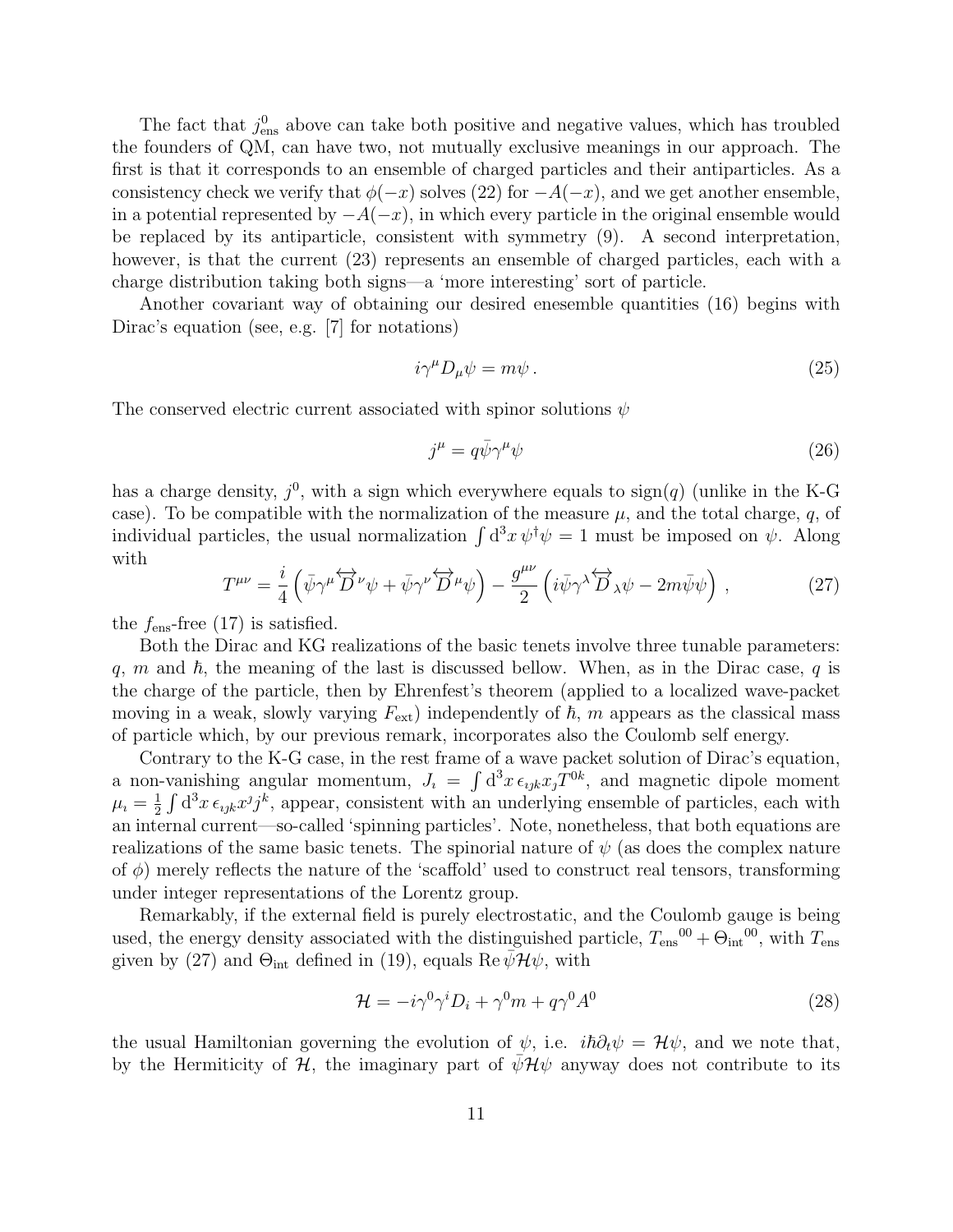'expectation value' (its integral over three space). Note that this standard energy density form, in contrast to our proposal, is not gauge invariant which is unaccepted from a physical standpoint. The breaking of both manifest Lorentz and gauge covariance of Dirac's equation, resulting from the use of the Hamiltonian formalism, has (to best of the author's knowledge) never found a satisfactory solution (see e.g.  $[14]$ ). By using our alternative e-m tensor, a manifestly covariant (Dirac) equation, and an ensemble interpretation, gauge invariant results are automatically obtained.

#### 4.1.1 The  $\hbar \rightarrow 0$  limit

As we shall see in the next section, the self-force plays a crucial role in the description of individual members in the ensemble (in particular, the very existence of a particle involves the self-force. See section 3.2 in [9]). The elimination of  $f_{\text{ens}}$  from the equations for the ensemble currents only means that the statistical effects associated with the self-force can be absorbed into the free parameters of the wave-equations and in this section we argue that for a fixed m and q, it is  $\hbar$  which, roughly speaking, measures the strength of self-force effects.

A direct demonstration of this claim starts with the trajectory of a point charge  $\gamma^{\mu}(\tau)$ ( $\tau$  the proper time) in an external field  $F_{\text{ext}}$ , which satisfies the Lorentz force equation  $m\ddot{\gamma} = qF(\gamma)\dot{\gamma}$ . Associated with it is an e-m tensor,

$$
T^{\nu\mu} = m \int_{-\infty}^{\infty} d\tau \ \dot{\gamma}^{\nu} \ \dot{\gamma}^{\mu} \ \delta^{(4)}(x - \gamma) \ , \tag{29}
$$

and a conserved electric current

$$
j^{\mu} = q \int_{-\infty}^{\infty} d\tau \ \dot{\gamma}^{\mu} \delta^{(4)}(x - \gamma) , \qquad (30)
$$

satisfying (in the distributional sense) the  $f_{\text{ens}}$ -free (17)

$$
\partial_{\nu}T^{\nu\mu} = m \int d\tau \ \dot{\gamma}^{\nu} \dot{\gamma}^{\mu} \partial_{\nu} \delta^{(4)}(x - \gamma) = -m \int d\tau \ \dot{\gamma}^{\mu} \partial_{\tau} \delta^{(4)}(x - \gamma)
$$
  
= 
$$
\int d\tau \ m \ddot{\gamma}^{\mu} \delta^{(4)}(x - \gamma) = \int d\tau \ q F_{\text{ext}}^{\mu\nu} \dot{\gamma}_{\nu} \delta^{(4)}(x - \gamma) = F_{\text{ext}}^{\mu\nu} j_{\nu}.
$$

By linearity, therefore, any ensemble of charges, with associated  $j_{\text{ens}}$  and  $T_{\text{ens}}$  of the form appearing in (16), which uses the above distributions for  $\epsilon_j$  and  $\tau$ , also satisfy (17). The direct method of demonstrating the above stated role of  $\hbar$  relies on the following result which is a degenerated version of the Bohm-De Broglie theory: In the limit  $\hbar \to 0$ , to every electric current, j, and e-m tensor,  $T$ , generated from a wave-function solution, of either the Dirac or K-G equation, correspond  $j_{\text{ens}}$  and  $T_{\text{ens}}$  generated by the above procedure for an appropriate measure  $\mu$ . In other words, Dirac and K-G densities appear in the  $\hbar \to 0$  limit as if composed of point particles, moving in an external field.

But the above result suggests two additional things: Not only self-force corrections to the Lorentz force equation disappear in the limit  $\hbar \to 0$ . Spin effects likewise disappear, along with the size of the particle which shrinks to a point (this last consequence is further discussed in section 4.3).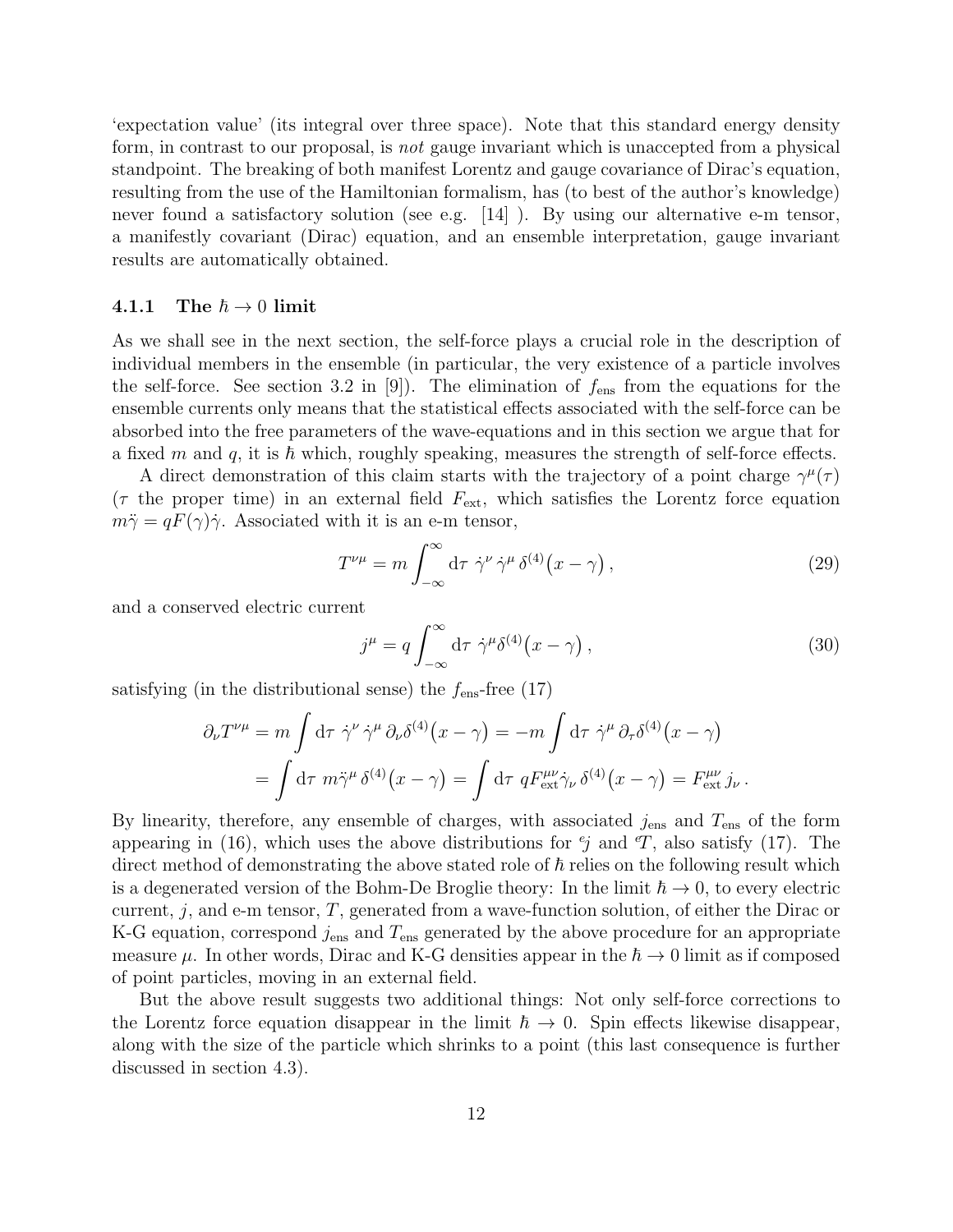### 4.2 The many-body wave function

In experiments involving two or more particles, identical or otherwise, the individual ensemble currents associated with each particle tell us a very partial story. They do not, for example, tell us anything about the results of correlation experiments between the spins of two particles, of the type used in Bell's inequality tests. We therefore seek a richer mathematical object, capable of describing such correlations.

Regrettably, a simple generalization of the construction leading to the single-body ensemble current runs into the problem that each member of the many-body ensemble involves a different EM field which, unlike the self-field, cannot (and should not) be eliminated from the ensemble current. However, at small particle velocities (compared with the speed of light) a great simplification arises by virtue of the fact that the inter-particle interaction is well approximated by the Coulomb interaction, instantaneous in some reference frame, suggesting a nonrelativistic construction. It is emphasized, nonetheless, that by treating time as a distinguished coordinate, in no way do we abandon the block-universe view. We are still attempting to describe the statistics of space-time structures, only this time we choose to view them as a union of 'space-like slices' indexed by time in some convenient coordinate system.

Anticipating the universal applicability of Schrödinger's equation, treating manifestly composite particles, such as atoms, molecules, or even macroscopic BEC's (e.g. q-bits) as indivisible entities, we begin by grouping together elementary particles forming a composite, denoting by  $C_a$  the subset of particles forming composite a, and by  $j^{(a)} = \sum_{a' \in C_a} j^{(a')}$  and  $T^{(a)} = \sum_{a' \in C_a} T^{(a')}$  their collective current and e-m tensors resp., and note that the basic tenets retain their form when the particle index refers to composites rather than elementary particles.

We proceed by recasting the basic tenets into a non-relativistic form, in which instantaneous action-at-a-distance makes sense. To this end we first define a normalized charge density  $\rho^{(a)} \equiv j^{(a)0}/q^{(a)}$  and normalize the electric current  $j^{(a)i} \mapsto j^{(a)i}/q^{(a)}$ , with  $q^{(a)} = \int d^3x \, j^{(a) \, 0}$  the conserved charge. By (2), these satisfy

$$
\partial_t \rho^{(a)} = -\partial_i j^{(a)i} \,. \tag{31}
$$

Next, we integrate the basic tenet (3) over three space, treating the  $\mu = 1, 2, 3$  case first. As in the single particle case, we decompose the EM field on the r.h.s. of (3) into an external piece, and a self field. The first is composed of external electric and magnetic fields,

$$
\mathbf{E} = -\nabla \varphi - \partial_t \mathbf{A}, \quad \mathbf{B} = \nabla \times \mathbf{A}, \tag{32}
$$

with potentials assumed to be given in the (instantaneous) Coulomb gauge, plus the EM field generated by all other particles in the group. The electric component of that field is given in the Coulomb gauge by  $-\nabla V^{(a)} - \partial_t \mathbf{A}^{(a)}$ , with

$$
\nabla^2 V^{(a)}(\boldsymbol{x}, t) = -\sum_{b \neq a} q^{(b)} \rho^{(b)}(\boldsymbol{x}, t) , \quad \lim_{|\boldsymbol{x}| \to \infty} V^{(a)}(\boldsymbol{x}, t) = 0.
$$
 (33)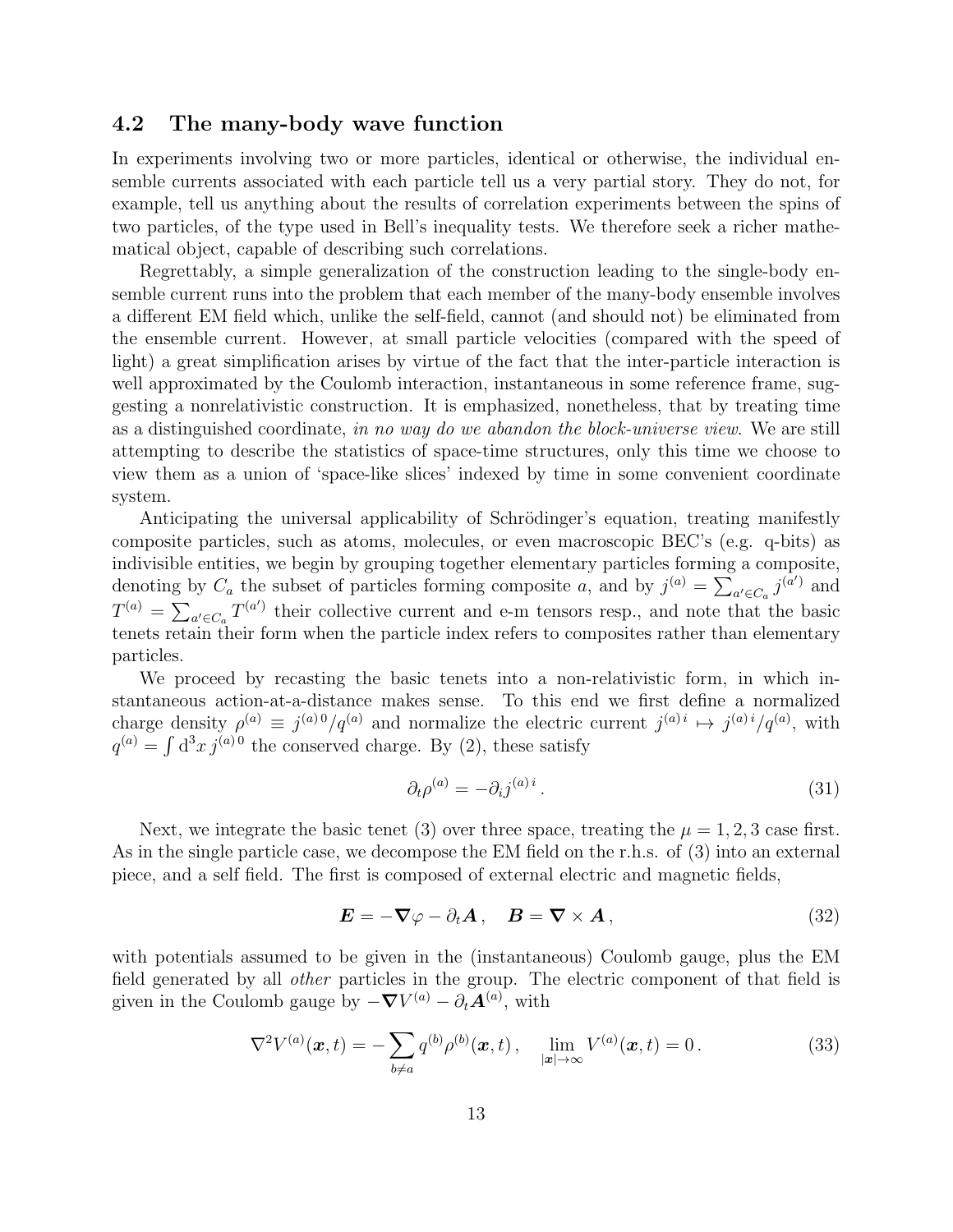By our assumption of slowly moving particles, the corresponding expression for the vector potential,  $\boldsymbol{A}^{(a)}$ , can be shown to be negligibly small in the Coulomb gauge. However, we shall be considering also so-called 'spinning particles'—particles with an internal current—which, even at rest, generate a magnetic field. These are also neglected, the justification being this time their smallness, and we shall have to validate the consistency of this approximation in the sequel.

Returning to the integration of (3), the divergence  $\partial_i T^{(a)i\mu}$  drops due to the localization of  $T^{(a)}$ . Defining  $\langle \cdot \rangle \equiv \int d^3x \cdot$  we therefore get the Lorentz force equation

$$
\frac{\mathrm{d}}{\mathrm{d}t} \left\langle p_i^{(a)} \right\rangle = -q^{(a)} \left\langle \partial_i V^{(a)} \rho^{(a)} \right\rangle + q^{(a)} \left\langle E_i \rho^{(a)} \right\rangle \n+ q^{(a)} \left\langle \epsilon_{ikl} j^{(a) k} B_l \right\rangle + f_{\text{seli}}^{(a)}(t) \qquad \text{(no summation on } a\text{)},
$$
\n(34)

with  $p_i^{(a)} = T^{(a)}$  the *i*th component of the three momentum density, j the normalized current, and  $f_{\text{self}}^{(a)}(t)$  the self force which is already a result of a space integral, hence the dominant radial self Coulomb force on a spherically symmetric  $\rho$  is eliminated already at this stage.

Repeating the procedure for the  $\mu = 0$  component of (3), we get

$$
\frac{\mathrm{d}}{\mathrm{d}t}\left\langle \varepsilon^{(a)} \right\rangle = q^{(a)} \left\langle \left( E_i - \partial_i V^{(a)} \right) j^{(a)}{}^i \right\rangle + f^{(a)}_{\text{sel}\,0},\tag{35}
$$

with  $\varepsilon^{(a)} = T^{(a) 00}$  the energy density associated with a particle.

Next, we integrate the  $\mu = 0$  component of Poynting's theorem (5) over a volume containing our particles. The resulting r.h.s. is just minus the r.h.s. of (35), summed over a. Summing  $(35)$  over a and adding the two, we therefore get

$$
\frac{\mathrm{d}}{\mathrm{d}t}\left\langle \sum_{a}\varepsilon^{(a)} + \Theta^{00} \right\rangle = -\int_{S} \mathrm{d}\mathbf{S} \cdot \mathbf{P} , \qquad (36)
$$

where S is a surface enclosing our particles and  $P = E_{total} \times B_{total}$  is the Poynting flux, possibly incorporating also the field radiate by our particles. Note that for the l.h.s. of (36) to include only the  $\varepsilon$ 's of our interacting particles, we must assume that the particles generating the external field lie outside  $S$ , or else that their energy is approximately timeindependent (as is the case with the proton's kinetic energy in he electron-proton Hydrogen system).

As in the single particle case,  $\Theta^{00} = \frac{1}{2}$  $\frac{1}{2} \left( \boldsymbol{E}_{\text{total}}^2 + \boldsymbol{B}_{\text{total}}^2 \right)$  can be written as a sum:  $\Theta^{00} =$  $\Theta_{\rm ext}{}^{00} + \sum_a \Theta_{\rm sel}^{(a)}$  $\frac{a_{000}}{s_{\text{rel}}} + \Theta_{\text{int}}^{0.00}$ . The self parts are dominated by a quadratic term in the self Coulomb field, contributing approximately a time independent constant (unless a particle suffers a severe deformation, which we assume not to be the case). The remaining contributions to  $\Theta^{00}$  are a trivial ext(ernal) piece, composed of quadratic terms in the external EM field, and an int(eraction) piece, coming from bilinears in the external and self fields.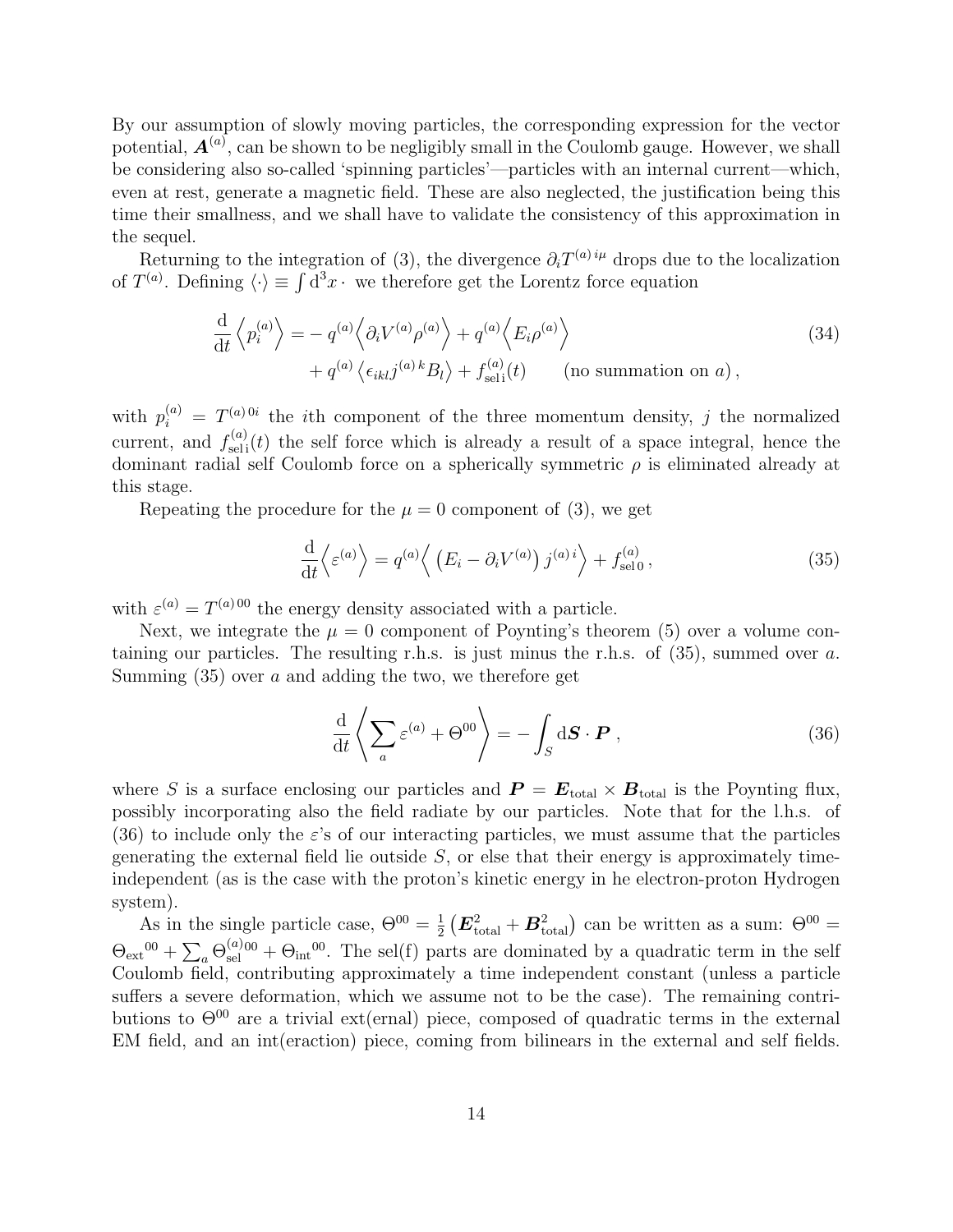Using Maxwell's equations and the Coulomb gauge condition,  $\nabla \cdot \mathbf{A} = 0$ , the integral of the int(eracttion) piece can be shown to equal

$$
\langle \Theta_{\text{int}}^{00} \rangle = \sum_{a} q^{(a)} \langle \boldsymbol{j}^{(a)} \cdot \boldsymbol{A} + (\varphi + V^{(a)}) \rho^{(a)} \rangle . \qquad (37)
$$

Note that since our particles are assumed to be moving slowly, the normalized  $j$  appearing above is (at most) due to a current internal to a particle. By our assumption that this current generates a small magnetic field, we can, as with the self magnetic energy, also neglect bilinears in this field appearing in  $\Theta_{\text{int}}$  (each coming from a different particle).

To convert the above relations into equations for the ensemble quantities, we first create the following multi-particle counterparts of the single-particle densities

$$
{}^{e}\rho\left(\boldsymbol{x}^{(1)},\ldots,\boldsymbol{x}^{(n)},t\right) = \prod_{a} {}^{e}\rho^{(a)}\left(\boldsymbol{x}^{(a)},t\right) , \qquad (38)
$$

$$
e_{j_{i_a}}(\boldsymbol{x}^{(1)},\ldots,\boldsymbol{x}^{(n)},t)=e_j^{(a)i}(\boldsymbol{x}^{(a)},t)\prod_{b\neq a}e_j^{(b)}(\boldsymbol{x}^{(b)},t) ,
$$
 (39)

$$
e_{p_{i_a}}(\boldsymbol{x}^{(1)},\ldots,\boldsymbol{x}^{(n)},t)=e_{p_i}^{(a)}(\boldsymbol{x}^{(a)},t)\prod_{b\neq a}e_{p_i}^{(b)}(\boldsymbol{x}^{(b)},t), \qquad (40)
$$

$$
e_{\varepsilon_a}\left(\boldsymbol{x}^{(1)},\ldots,\boldsymbol{x}^{(n)},t\right) = e_{\varepsilon}^{(a)}\left(\boldsymbol{x}^{(a)},t\right)\prod_{b\neq a}e_{\rho}^{(b)}\left(\boldsymbol{x}^{(b)},t\right),\tag{41}
$$

where we have restored the time-slice index, e, omitted in this section. Defining  $\langle \cdot \rangle_{\mathbb{R}^{3n}} \equiv$  $\int \prod_a d^3x^{(a)}$ , and  $\partial_{i_a} \equiv \partial/\partial x^{(a)}_i$ , (31), (38) and (39) imply a 3*n*-dimensional continuity equation

$$
\partial_t e^{\rho} = -\sum_{i,a} \partial_{i_a} e_{j_{i_a}} \tag{42}
$$

Similarly, (34) and (35) give, respectively

$$
\frac{\mathrm{d}}{\mathrm{d}t} \left\langle e_{\mu_a} \right\rangle_{\mathbb{R}^{3n}} = - \left\langle \partial_{i_a} V^e \rho \right\rangle_{\mathbb{R}^{3n}} + q^{(a)} \left\langle E_i \left( \boldsymbol{x}^{(a)}, t \right) \right\rangle_{\mathbb{R}^{3n}} + q^{(a)} \left\langle \epsilon_{ikl} \right\rangle_{k_a} B_l \left( \boldsymbol{x}^{(a)}, t \right) \right\rangle_{\mathbb{R}^{3n}} + \mathcal{E}_{\text{sel } i}^{(a)}(t) ,
$$
\n(43)

$$
\frac{\mathrm{d}}{\mathrm{d}t} \left\langle \varepsilon_a \right\rangle_{\mathbb{R}^{3n}} = q^{(a)} \left\langle E_i \left( \boldsymbol{x}^{(a)}, t \right) \varepsilon_{j_{i_a}} \right\rangle_{\mathbb{R}^{3n}} - q^{(a)} \left\langle \partial_{i_a} V \varepsilon_{j_{i_a}} \right\rangle_{\mathbb{R}^{3n}} + \varepsilon_{\text{sel } 0}^{(a)}, \tag{44}
$$

$$
V = \frac{1}{8\pi} \sum_{\substack{b,a\\a\neq b}} \frac{q^{(a)}q^{(b)}}{|\mathbf{x}^{(a)} - \mathbf{x}^{(b)}|},
$$
\n(45)

where  $(43)$  and  $(44)$  follow from the Green's function of the Laplacian

$$
\nabla^2 \frac{-1}{4\pi |\boldsymbol{y}-\boldsymbol{y}'|} = \delta^{(3)}(\boldsymbol{y}-\boldsymbol{y}').
$$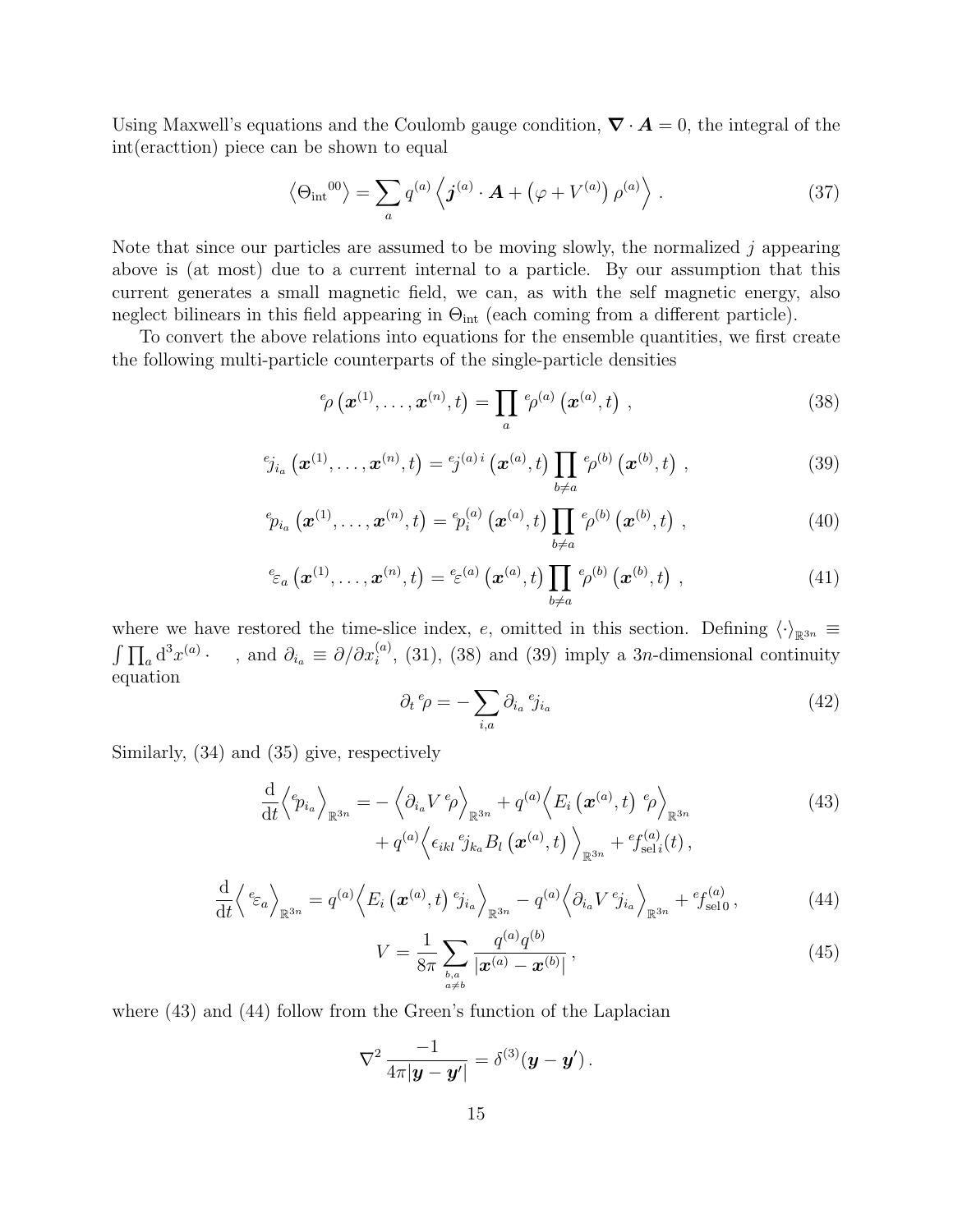Finally, the interaction energy (37) associated with time slice e, takes the form

$$
\left\langle \mathcal{E}_{\text{int}}^{00} \right\rangle = \left\langle V^e \rho \right\rangle_{\mathbb{R}^{3n}} + \sum_{a} q^{(a)} \left\langle \mathcal{E}_{j_{a}} A_{i} \left( \boldsymbol{x}^{(a)}, t \right) \right\rangle_{\mathbb{R}^{3n}} + q^{(a)} \left\langle \mathcal{E}_{\rho \varphi} \left( \boldsymbol{x}^{(a)}, t \right) \right\rangle_{\mathbb{R}^{3n}} \tag{46}
$$

We are now in a position to look at ensemble quantities. Repeating the steps leading to the ensemble currents in the single-particle case, we multiply each equation by a normalized measure,  $d\mu(e)$ , giving e's 'probability density' to be realized in an experiment, and integrate over e. The reader can verify that the results of every conceivable multi-particle nonrelativistic QM experiment is encoded in the four ensemble densities  $d_{\text{ens}} \equiv \int d\mu(e) \,^e d$ ,  $d = \rho, j, p, \varepsilon$ . For further reference we shall also associate with each, n marginal densities

$$
d_{\text{mar}}^{(a)}(\boldsymbol{x}^{(a)},t) := \int \Pi_{b \neq a} d^3 x^{(b)} d_{\text{ens}} = \int d\mu(e) \int \Pi_{b \neq a} d^3 x^{(b)} d^{3}
$$
  
= 
$$
\int d\mu(e) d^{(a)}, \quad a = 1 ... n,
$$
 (47)

the last of the above forms showing that it is an ensemble average of  $d^{(a)}$ .

By linearity, the ensemble densities satisfy

$$
\partial_t \rho_{\rm ens} = -\sum_{i,a} \partial_{i_a} j_{\rm ens\,i_a} \,, \tag{48}
$$

$$
\frac{\mathrm{d}}{\mathrm{d}t} \left\langle p_{\mathrm{ens}\,i_a} \right\rangle_{\mathbb{R}^{3n}} = -\left\langle \partial_{i_a} V \, \rho_{\mathrm{ens}} \right\rangle_{\mathbb{R}^{3n}} + q^{(a)} \left\langle E_i \left( \boldsymbol{x}^{(a)}, t \right) \, \rho_{\mathrm{ens}} \right\rangle_{\mathbb{R}^{3n}} + q^{(a)} \left\langle \epsilon_{ikl} \, \epsilon_{j\mathrm{ens}\,k_a} B_l \left( \boldsymbol{x}^{(a)}, t \right) \right\rangle_{\mathbb{R}^{3n}} + f_{\mathrm{ens}\,i}^{(a)}(t) ,
$$
\n(49)

$$
\frac{\mathrm{d}}{\mathrm{d}t} \left\langle \varepsilon_{\mathrm{ens}\,a} \right\rangle_{\mathbb{R}^{3n}} = q^{(a)} \left\langle E_i \left( \boldsymbol{x}^{(a)}, t \right) j_{\mathrm{ens}\,i_a} \right\rangle_{\mathbb{R}^{3n}} - q^{(a)} \left\langle \partial_{i_a} V j_{\mathrm{ens}\,i_a} \right\rangle_{\mathbb{R}^{3n}} + f_{\mathrm{ens}\,0}^{(a)} \,. \tag{50}
$$

Integrating (46) over e with respect to  $d\mu(e)$  we further get

$$
\left\langle \Theta_{\text{int}}^{\text{ens00}} \right\rangle = \left\langle V \rho_{\text{ens}} \right\rangle_{\mathbb{R}^{3n}} + \sum_{a} q^{(a)} \left\langle j_{\text{ens }i_a} A_i \left( \boldsymbol{x}^{(a)}, t \right) \right\rangle_{\mathbb{R}^{3n}} + q^{(a)} \left\langle \rho_{\text{ens }} \varphi \left( \boldsymbol{x}^{(a)}, t \right) \right\rangle_{\mathbb{R}^{3n}}. \tag{51}
$$

As in the single particle case the functions  $f_{\text{ens}\mu}^{(a)} = \int d\mu(e) e^{i\pi} f_{\mu}^{(a)}$ , are assumed to vanish due to the incoherent superposition of the different  ${}^e f_{\mu}^{(a)}$  in it.

The ensemble densities  $p_{\text{ens}}$  and  $\varepsilon_{\text{ens}}$ , are only defined by our system up to a 3n divergence vanishing at spatial infinity plus a time-independent constant (-vector in the  $p$  case). To fix their point wise value, we resort to two Newtonian provisos:

(a) 
$$
p_{\text{mar}}^{(a)} = m^{(a)} j_{\text{mar}}^{(a)},
$$
 (b)  $\varepsilon_{\text{mar}}^{(a)} \ge 0,$  (52)

where  $m^{(a)}$  is the mass of a particle, a concept which is missing altogether from the basic tenets. Proviso (a) states that, at least on average, each particle has a fixed mass-to-charge density ratio, whereas (b) is the usual positivity requirement from the  $\epsilon^{(a)}$ 's, and the arbitrary constant is taken as the rest energy of the particle.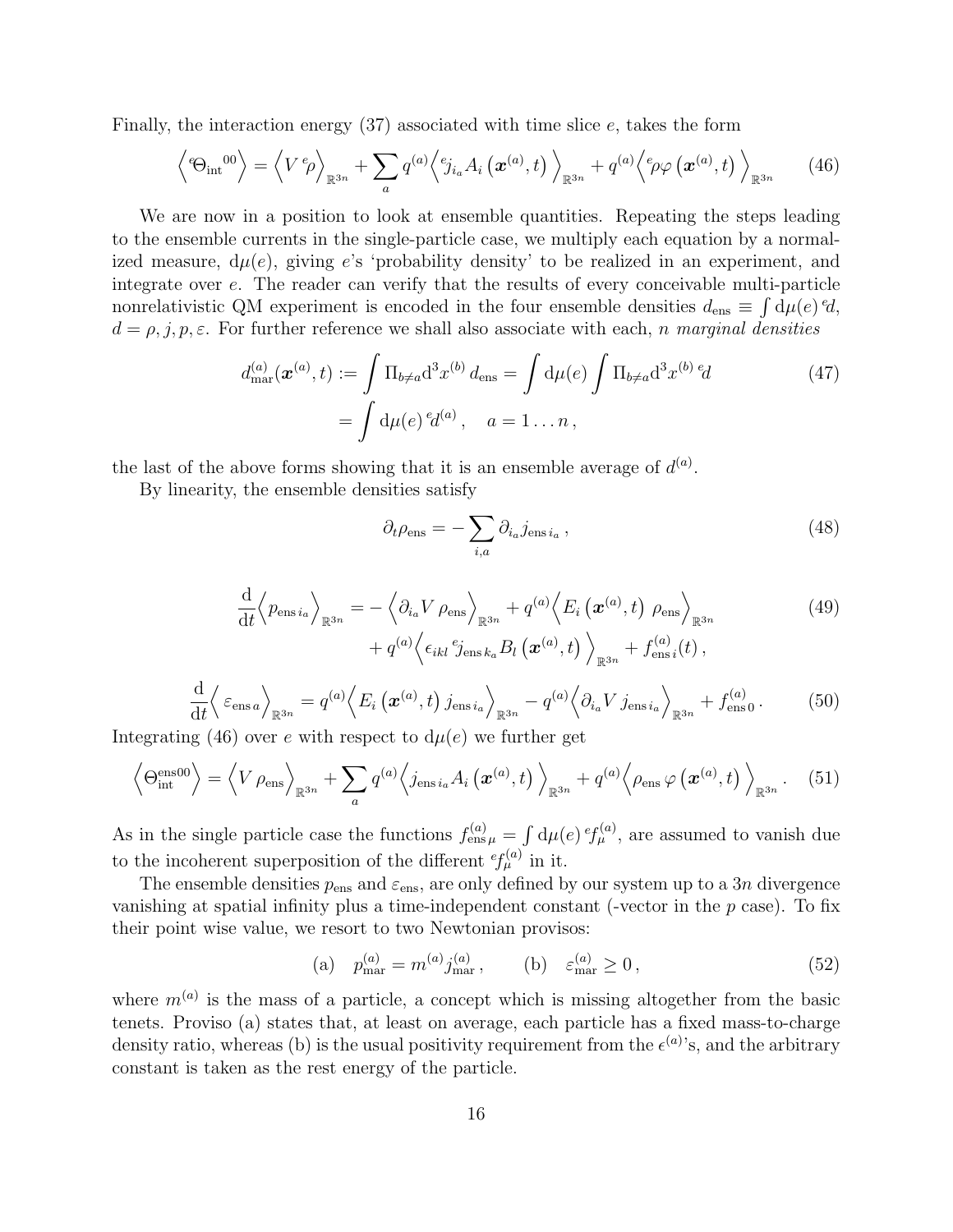#### 4.2.1 The many-body Schrödinger equation

A systematic way of generating densities  $\rho_{\text{ens}}$ ,  $j_{\text{ens}}$ ,  $p_{\text{ens}}$  and  $\varepsilon_{\text{ens}}$ , satisfying the (highly non trivial!)  $f_{\text{ens}}$ -free system  $(48)$ – $(50)$ + $(52)$ , and consistently transforming under rotations, is via normalized spinor solutions of the multi-particle Schrödinger's equation. The simplest case is the scalar (spin-0) equation but for further use we shall use the spin- $\frac{1}{2}$  equation  $i\hbar\partial_t\phi = \mathcal{H}\phi$ , with Hamiltonian  $\mathcal{H} = V + \sum_a \mathcal{H}^{(a)}$ , where

$$
\mathcal{H}^{(a)} = \frac{1}{2m^{(a)}} \Big( -i\hbar \boldsymbol{\nabla}^{(a)} - q^{(a)} \boldsymbol{A} \left( \boldsymbol{x}^{(a)}, t \right) \Big)^2 + g^{(a)} \boldsymbol{\sigma}^{(a)} \cdot \boldsymbol{B} \left( x^{(a)}, t \right) + \varphi \left( \boldsymbol{x}^{(a)}, t \right) ,\qquad (53)
$$

with  $\sigma_i$ ,  $i = 1...3$ , Pauli matrices,  $g^{(a)}$  arbitrary constants and V the inter-particle Coulomb potential (45). More specifically,  $\phi$  is a  $H_{\text{space}} \otimes H_{\text{spin}}$ -valued function of time, where  $H_{\text{space}}$  is the Hilbert space of square-integrable functions of 3n variables and  $H_{spin} = H^{(1)} \otimes \cdots \otimes H^{(n)}$ with  $H^{(a)} = \mathbb{C}^2$  the spin space of particle a. Each spin term appearing in (53) acts only on the relevant spinor space and should more accurately read:  $\mathbf{1}_{\text{space}} \otimes \mathbf{1}^{(1)} \otimes \cdots \otimes \boldsymbol{\sigma} \cdot \boldsymbol{B}\left(x^{(a)}\right) \otimes$  $\cdots \otimes 1^{(n)}.$ 

As is customary, it is more convenient to view  $\phi$  as a  $H_{\text{spin}}$ -valued function of  $\mathbb{R}^{3n} \times \mathbb{R}$ (3n configuration space and time). We can then define  $\phi^{\dagger}$  as its dual in  $H^*_{\text{spin}}$ , and with these definitions our desired, real valued ensemble densities are given by

$$
\varepsilon_{\text{ens }a} = \frac{1}{2m^{(a)}} \Big[ \Big( -i\hbar \partial_{i_a} - q^{(a)} A_i \left( \boldsymbol{x}^{(a)}, t \right) \Big) \phi \Big]^{\dagger} \Big( -i\hbar \partial_{i_a} - q^{(a)} A_i \left( \boldsymbol{x}^{(a)}, t \right) \Big) \phi \ge 0 ,
$$
  
\n
$$
j_{\text{ens }i_a} = \frac{1}{m^{(a)}} \text{Im } \phi^{\dagger} \left( \hbar \partial_{i_a} - i q^{(a)} A_i \left( \boldsymbol{x}^{(a)}, t \right) \right) \phi + \frac{g^{(a)}}{q^{(a)}} \epsilon_{ilk} \partial_{l_a} \left( \phi^{\dagger} \sigma_k^{(a)} \phi \right) ,
$$
  
\n
$$
\rho_{\text{ens }} = \phi^{\dagger} \phi \ge 0 , \qquad p_{\text{ens }i_a} = m^{(a)} j_{\text{ens }i_a} .
$$
\n(54)

As in Dirac's equation, by (51) we have

$$
\left\langle \Theta_{\text{int}}^{\text{ens00}} \right\rangle + \sum_{a} \left\langle \varepsilon_{\text{mar}}^{(a)} \right\rangle = \left\langle \phi^{\dagger} \mathcal{H} \phi \right\rangle_{\mathbb{R}^{3n}}.
$$
 (55)

An explicit time dependence of  $H$ , rendering (55) time dependent, is understood as a result of ignoring both  $\Theta_{ext}$ <sup>00</sup> and the ensemble Poynting flux obtained by integrating the r.h.s. of (36) over the ensemble.

One can see that, indeed, only the 'spin' (second) part<sup>5</sup> of  $j_{\text{ens}}$  appears in the magnetic energy term,  $\mathbf{j} \cdot \mathbf{A}$ , of (51). The self-consistency of our analysis therefore requires that the corresponding contribution of the 'orbital' (first) part of  $j_{\text{ens}}$  be much smaller. This is evidently true when our ensemble particles are entire neutral atoms, and the internal current is due to their electrons, as in the Stern-Gerlach experiment.

<sup>5</sup> In the case of a single particle, the normalized magnetic moment associated with this spin current,  $\mu = \frac{1}{2} \int d^3 x \, \boldsymbol{x} \times \boldsymbol{j}_{\rm spn}$ , is easily read from  $\phi$ . Writing  $\phi_{\pm} := f(x) \chi_{\pm}^{(n)}$  with a normalized f, and  $\chi_{\pm}^{(n)}$ normalized spinors defined (modulo a phase) by  $n \cdot \sigma \chi_{\pm}^{(n)} = \pm \chi_{\pm}^{(n)}$ ;  $\| n \|$  = 1, one readily gets from the commutation relations of Pauli matrices that  $\mu = \pm n$ . The Bloch sphere thus obtains a very concrete physical meaning.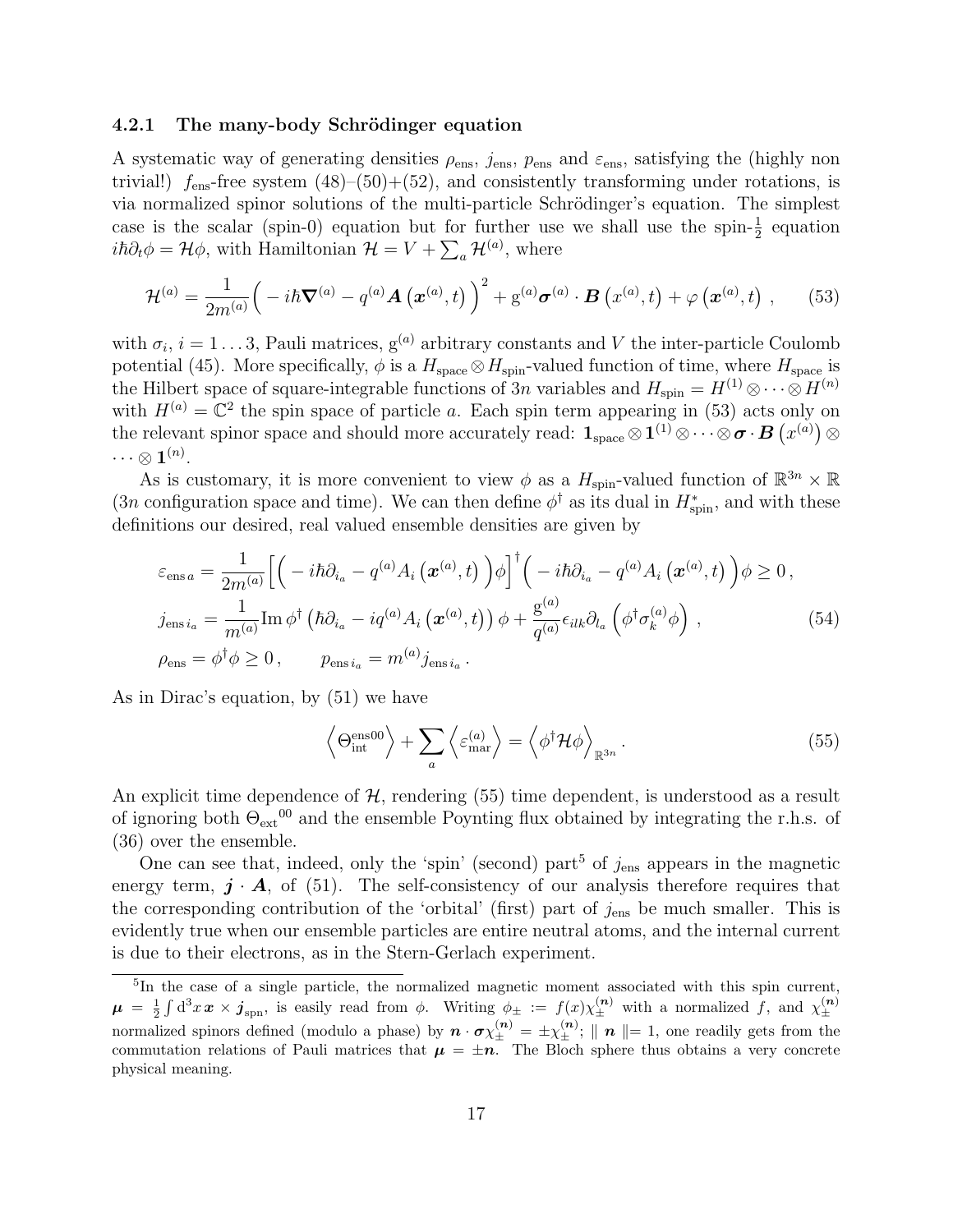The omission of 'spin-spin' interaction terms necessitates sufficiently small couplings  $g^{(a)}$ . This is reasonably satisfied for the Pauli choice  $g^{(a)} = -q^{(a)}\hbar/(2m^{(a)})$ , representing electrons, but a more consistent treatment, explicitly involving spin-spin interaction, requires the (multi-particle) Breit equation.

The poof that the densities (54) satisfy the  $f_{\text{ens}}$ -free system  $(48)$ –(50)+(52), basically involves a straightforward application of Heisenberg's e.o.m.'s to various operators, but cru*cially* depend on  $(\varphi, \mathbf{A})$  satisfying Maxwell's equations. Moreover, Other than the assumption of slowly moving particles and the approximation involved in ignoring the spin-spin interaction, our 'derivation' of the many body Schrödinger equation involved no further approximations. In particular, the inter-particle Coulomb interaction is treated exactly, covering (realistic) scenarios in which the particles are not spherically symmetric, very close to each other compared with their size, and possibly even overlapping.

Finally, it is well known that inter point-particle potentials other than the Coulomb one regularly appear in Schrödinger's equation. Insofar as their use is warranted, they should be viewed as emergent effective potentials rather than another form of interaction. For example, the d.o.f.'s of the frenetic electrons in a lattice, holding the slow and heavy nucleons in place, can be integrated out, leaving the effective quadratic potential between neighboring nuclei which is used to describe lattice vibrations.

## 4.2.2 Example: Violations of Bell's inequality with entangled spin- $\frac{1}{2}$  particles

To explicitly see in action the transition from a purely classical notion, viz., the basic tenets, to QM, we shall analyse bellow an experiment involving two of the hallmarks of QM: entanglement, and non-integer spin.

Our spin correlation experiment goes as follows. We assume that each pair of particles whose spins are to be measured, is initially in a trap, represented by an external potential,  $\varphi$ , and first seek a suitable wave function to represent the joint density of a single such pair while it is still in the trap. Note that the joint density in this case represents a timeaverage, viz., an ensemble of densities of the form (38) associated with a single pair, each computed from a different time-slice. Assuming that the trapping time of each pair is sufficiently long so as to allow the particles to reach a steady state equilibrium (see section 5.2 next for a detailed explanation) we therefore seek a wave function,  $\phi$ , representing an equilibrium state, which is defined by the condition that its associated joint densities (54) (hence also the corresponding marginal densities (47)) are time-independent when averaged over a sufficiently long period. This is clearly the case for any eigenstate of the Hamiltonian, but not only for it. A superposition of two (for simplicity) different eigenstates results in two stationary densities—each associated with one of them—plus an oscillatory term which vanished when averaged over times much longer than the period of the oscillation.

For a pair of particles with identical properties (mass, charge, spin...), assuming that their equilibrium state is not a static one but rather more of a 'thermodynamic' type, with both particles constantly moving and interacting (see section 5.2 below), we should also require from the joint densities to be symmetric under swapping of particle indices  $(1) \leftrightarrow (2)$ , necessitating a  $\phi$  which is either symmetric or antisymmetric under such swapping. Assuming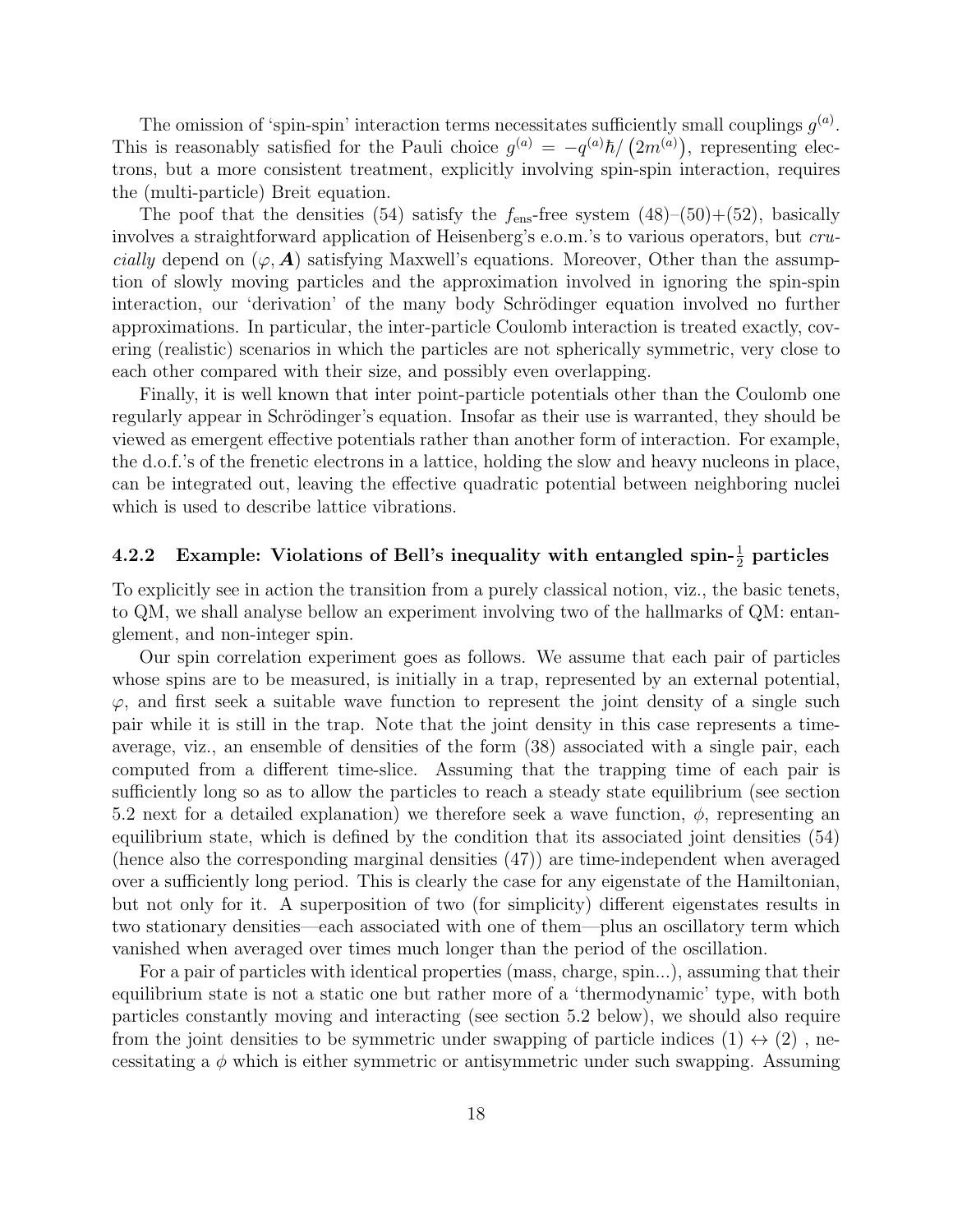the latter, our desired wave-function could, for example, have the form  $\phi = \chi f \exp{-iEt/\hbar}$ with  $\chi$  the (antisymmetric) singlet state in spinor space  $H^{(1)} \otimes H^{(2)}$ ,  $f(\mathbf{x}^{(1)}, \mathbf{x}^{(2)})$  a normalized symmetric eigenstate of the spatial part of the Hamiltonian, and  $E = \langle \phi^\dagger \mathcal{H} \phi \rangle_{\mathbb{R}^6}$  its energy. We also assume that the same eigenstate, such as the ground state, represents each and every pair, but this is not essential to the analysis; we can always treat the ensemble as a 'statistical mixture' of sub-ensembles, each represented by a different eigenstate. What is crucial is the existence of an interaction term in the the Hamiltonian, preventing from  $\phi$ from factoring into a (trivial) product state  $\phi_1 \otimes \phi_2$ .

Now that we have the form of the ensemble density associated with each pair while it is still in the trap, and that it is one and the same, we also know what the ensemble density associated with the ensemble of all different pairs initially is: It is again, that same density. And since that density is derived from a known wave-function, we get the form of the wavefunction representing our correlation experiment at times when the particles are still in the trap. Note that the initial two-particle wave function, not depending on the orientations of either polarimeter, reflects the initial indifference of the joint ensemble densities to those orientations rather than the indifference of the individual currents  $(38)$ – $(41)$ . Moreover, the subsequent propagation in time of that initial wave-function, has no physical meaning. It is merely the way we construct the joint ensemble densities: one space-like slice at a time, further recalling that this 'time index' represents different physical times to different ensemble members, as we had to shift them all to a common support in time, in order for our construction to work.

When the potential  $\varphi$  changes and  $\phi$  is allowed to propagate to regions in  $\mathbb{R}^3 \times \mathbb{R}^3$ containing the strong magnetic gradients inside the polarimeters (represented by  $A$ ) the analysis proceeds as in QM textbooks: We compute the joint normalized density  $\rho_{\text{ens}} = \phi^{\dagger} \phi$ at regions in  $\mathbb{R}^3 \times \mathbb{R}^3$  corresponding to the exits from the two polarimeters. This joint density is peaked at eight different regions,<sup>6</sup> the integral over each measuring half the probability of each of the four 'spin pair measurements', from which spin correlation statistics can be deduced for each choice of polarimeter's angles and—low and behold—Bell's inequality is violated! The clustering of the joint density into eight regions rather than, say, two (spin-0 Schrödinger's equation)) or 18 (spin-1 equation) regions, is obviously a statistical property of a particular form of internal particle current—ordinary conserved electric current in our picture—and there is nothing more counter-intuitive to spin measurements than to any other QM scattering experiment.

So why doesn't Bell's inequality apply to our ECD particles? Although working more than half a century after the sound establishment of relativity theory, Bell's modelling of particles is entirely that of a nineteenth century physicist (not to say a Greek philosopher). A particle in Bell's analysis of our correlation experiment, would be a small corpuscular with, at most, a tiny midget inside, guiding the particle in strong magnetic gradients (as already remarked, in slowly varying EM fields on the scale of the particle, the Lorentz force equation

 ${}^6A$  typical peak corresponds to particle 1 exiting polarimeter A with 'spin up' and particle 2 exiting polarimeter B with 'spin down' which has the same integral as the peak corresponding to the above with  $1 \leftrightarrow 2$ .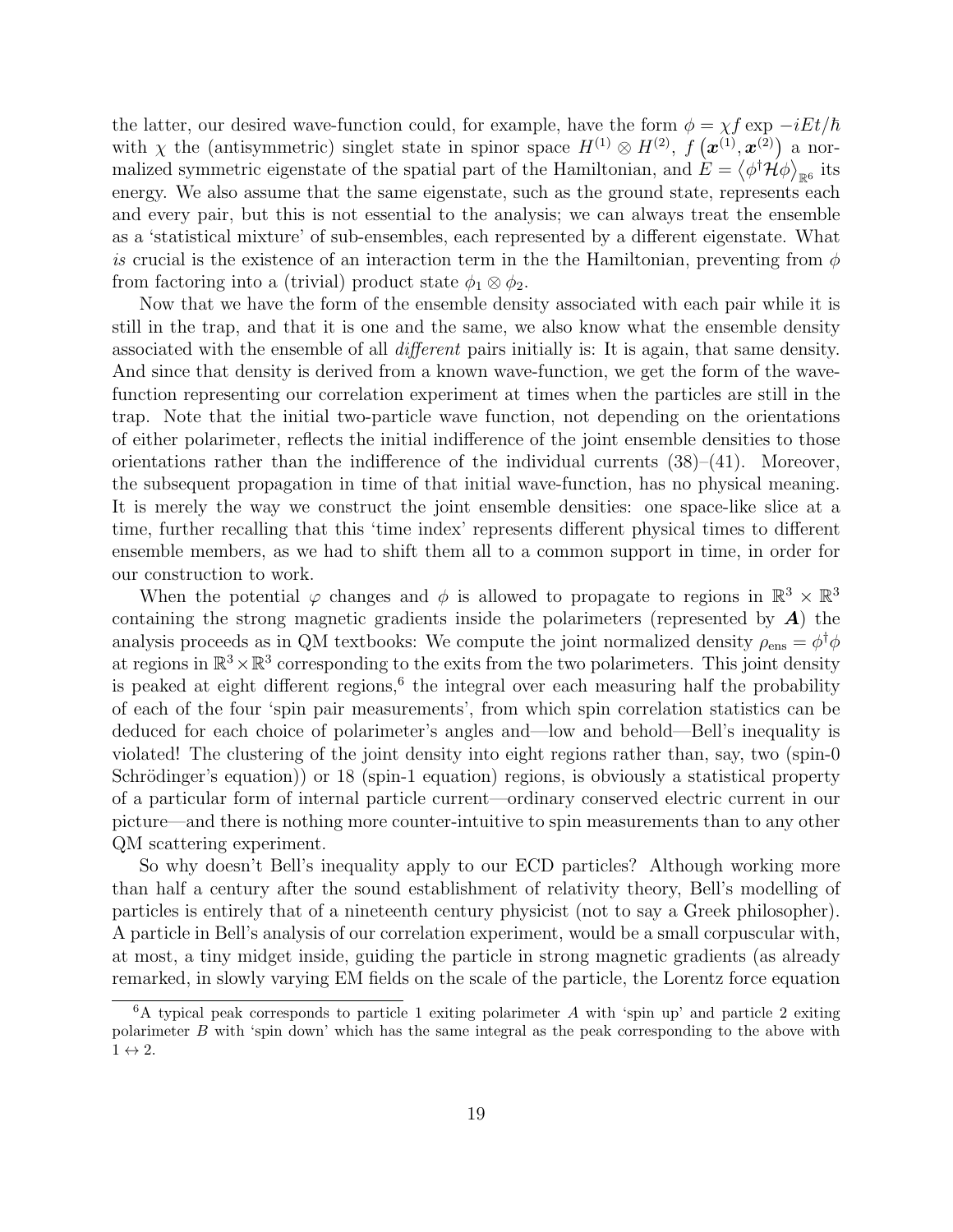follows from the basic tenets and the midget's role becomes inconsequential). Consecutive runs of the experiment can only differ by the sort of midget sitting inside the particle, who is initially oblivious to the orientations of either polarimeter, but is free to communicate with his midget partner while they are both in the trap.

From a relativistic standpoint, Bell's modelling of the experiment is not even wrong. A particle in the block-universe is represented by various 'world-jets', co-localized around a single world-line, each corresponding to one of the single-particle densities  $\rho, j, p, \epsilon$ . Repeated runs of an experiment involve an ensemble of such world-jets. And when two particles participate in each run, and those are forced to interact (as happens in the trap in our correlation experiment example), the object which is relevant to the analysis becomes a 'world-tree', with the trunk representing the interaction (e.g. trapping epoch), later splitting into two branches, each ending in a different polarimeter. It is the ensemble of such trees, each giving rise to a single product joint distribution (38), but collectively adding to a non product joint distribution, which encodes the results of our correlation experiment. And what we have shown is that the many body Schrödinger equation is a natural tool for computing statistics of ensembles of such objects, subject to the highly non trivial constraints (48)–  $(51)+(52)$ , imposed by the basic tenets.

One can, of course, assign a certain space-like slice from the trunk (or the trunk as a whole) the role of the hidden midget (variable) (although it is doubtful that Bell would have subscribed to such an adaptations, which is rather removed from the clear Newtonian logic of his theorem), povided that such a slice encodes sufficient information so as to determine the behaviour of each particle at its polarimeter. In a block universe of the IVP type (see section 3 for a reminder) that would be the case. However, as noted before, currently the only known realization of the basic tenets [9] does not lead to an IVP block-universe. And even if it did, one can still seriously object to Bell's requirement that the distribution of those hidden variables should be independent of the orientations of the polarimeters. Looking at each tree as a single whole, it is only natural to expect that trees with different branch endings would also have different trunks. This is also referred to as the retro-causality case against Bell's inequality, [15] [13] [1], which likewise relies on the block-universe view. Finally, our analysis clearly shows that particles (or other systems for that matter) interacting in their future, should exhibit certain correlations in the past which are unexpected from a Newtonian standpoint.

#### 4.3 The Compton length

The ensemble densities associated with Dirac's equation, converge in the limit  $c \to \infty$  to those of the single particle Schrödinger equation. Besides loosing manifest Lorentz covariance which is completely acceptable, as our derivation of Schrödinger's equation was committed to one particular reference frame—a couple of other properties of Dirac's equation are lost: An intrinsic length scale,  $\hbar/(mc)$ , the so-called Compton wave-length, which appears in the free Dirac equation, disappears from Schrödinger's, along with various bizarre phenomena associated with the the former. Next, we argue that the two effects are closely related but distinct nonetheless.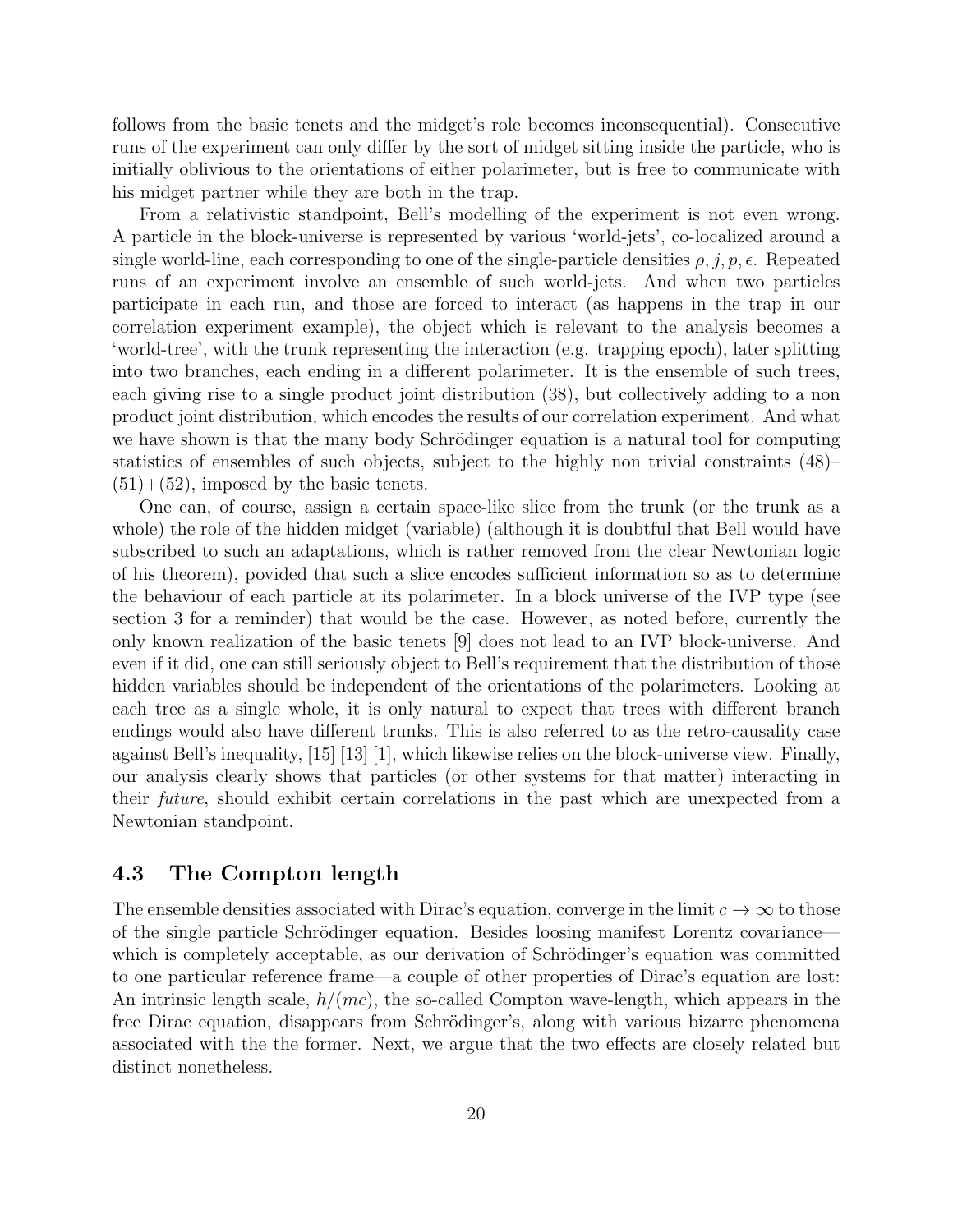The first such bizzare phenomenon, known as Zitterbewegung, is the occurrence of ultrahigh frequencies in the Dirac current (26) associated (even) with a freely moving wave-packet which is localized on scales comparable with the Compton length  $\hbar/m$  of a particle (see, e.g., chapter 2 in [7]). Assuming that electron densities have a typical extent equal to the Compton length, trying to localize an ensemble of electrons on scales beneath it, clearly must lead to a paradox. The Compton length emerges therefore as the extent of the e-m density of a particle, corroborating the results of section 4.1.1 on the  $\hbar \to 0$  limit. Note also that by avoiding such absurdities, and further assuming that the charge density is likewise confined to the Compton length scale, our consistency condition regarding the omission of the  $f_{\text{ens}}$ term in (17) and (20) is automatically satisfied (see equation (21)).

Artificially localizing a wave packet on a too small a scale is only one way such a contradiction can occur. An external field,  $F_{\text{ext}}$ , whose scale of variation is on the order of the Compton length or beneath, generally leads to a modulation of the Dirac densities with a comparable scale of variation. The famous Klein paradox (whose true nature is, in fact, somewhat less 'paradoxical' than commonly stated; see [6]) is such an example where the step potential creates an illegal modulation and, by our interpretation, has nothing to do with pairs creation at the step barrier, as commonly stated in QM textbooks.

Another example for an illegal modulation of an otherwise wide wave packet, is involved in the attempt to explain Compton's scattering based on the Dirac equation. In this case, the external potential is a plain wave with a wave length which is on the order of the electron's Compton length. This difficulty disappears for longer wave-length and the correct Thompson cross section is reproduced simply from the Poynting flux associate with  $\tilde{F}_{\text{ens}}$ . Klein and Nishina, trying to extend this result to higher frequencies, had to abandon this purely classical analysis and resort to a deus ex machina, known as the 'correspondence principle', in interpreting  $\tilde{F}_{\text{ens}}$ .

The disappearance of the Compton length in passing from Dirac's to Schrödinger's equation might be interpreted as implying that the latter deals with point particles only, but this impression is wrong. On the contrary, it means that particles described by Schrödinger's equation can have any size. This conclusion is consistent with our derivation of Schrödinger's equation, making no such limitation on the size of individual ensemble members, by the pointparticle-limit being—as in Dirac's case—the  $\hbar \to 0$  limit (see section 4.1.1), as well as with the wide experimental scope of Schrödinger's equation, involving anything from subatomic particles to entire molecules and BEC's (By our derivation of Schrödinger's equation, this universal applicability supports a conjecture, to be covered in another paper, that at the fundamental level there is nothing but classical electrodynamics, viz., densities satisfying the basic tenets).

Nonetheless, whereas in Dirac's equation, incorporating an intrinsic length, we are 'warned' of trying to localize the ensemble densities on scales beneath that length scale, no such warning exists in the Schrödinger case. And, indeed, no paradoxes of the form previously mentioned appear there. The caveat of not localizing a wave function on scales beneath the size of individual particles, and of not modulating it with a rapidly varying external field over that size, must therefore be insert 'by hand'. Such caveats add to the more familiar one of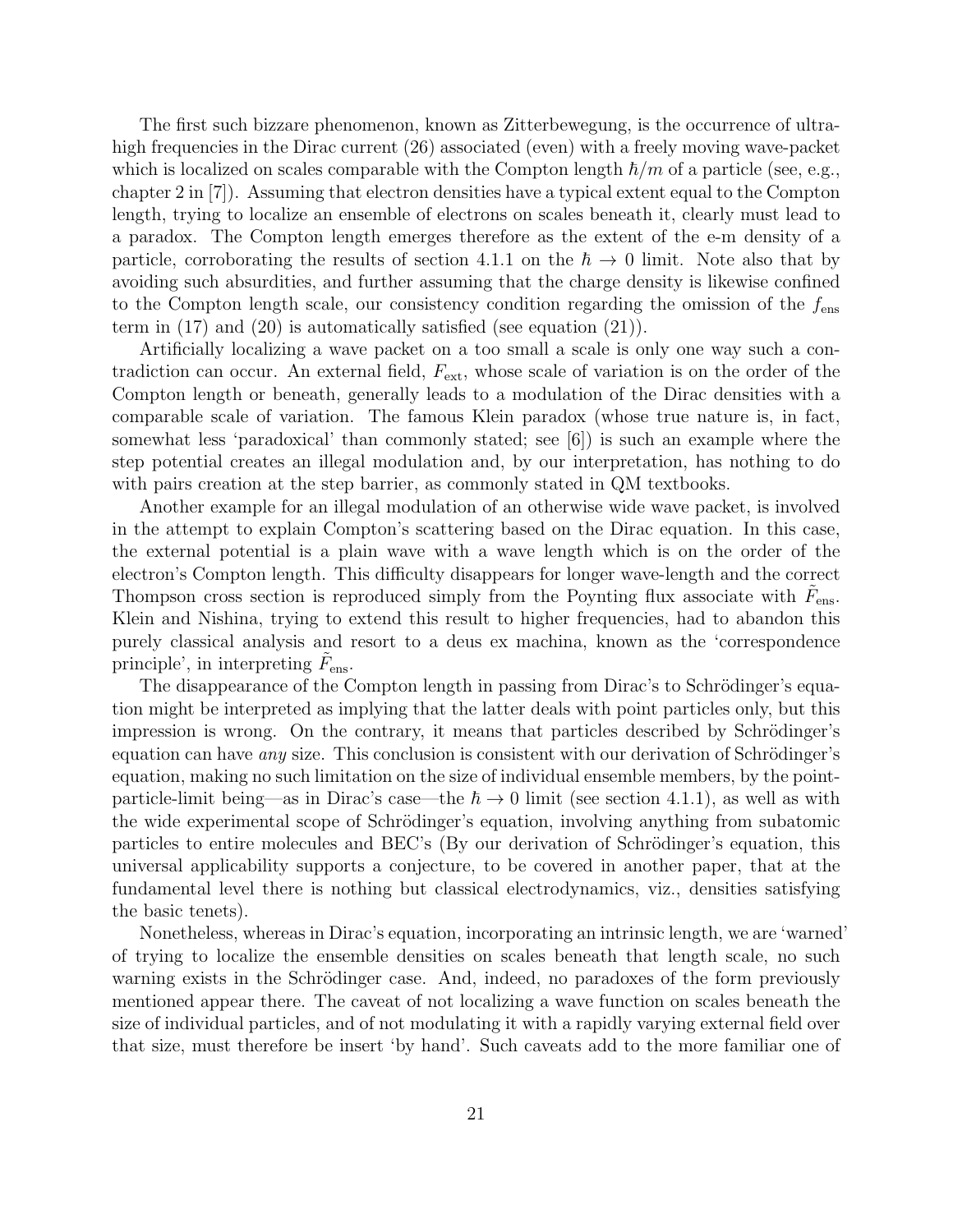not initializing a wave function with too narrow a support, which would lead to subsequent faster-than-light spreading.

## 5 The 'conspiracy' behind the invention of the 'photon'

In the previous section we showed that single-body relativistic QM and many-body nonrelativistic QM provide a plausible statistical description of a generic block-universe constrained by the basic tenets. In the current section we extend that analysis to phenomena involving EM radiation. To maintain the level of rigour from the previous section, we would need to derive equations for ensembles of many-body relativistic particles involving also the (specific to a member of the ensemble...) EM field—a task currently underway. Nevertheless, since all we know about radiation comes from its interaction with matter, we already have at our disposal enough tools to argue the case for the 'photon' being merely a (somewhat conspirational) coincidence of various statistical aspects of the ECD block-universe.

We begin by checking what the ensemble densities of section 4 can tell us about photons. A central notion in this analysis is the following: A system is said to be in *equilibrium* with the global EM field if the integrated Poynting flux across a time-like three cylinder containing it, vanishes when the cylinder is taken long enough—the relevant time-scale being dictated by the system. In other words, a system is in equilibrium if, on average, it absorbs just as much energy as it radiates, maintaining this way a constant time-averaged energy. A single radiating particle in equilibrium, for example, must generate, on average, equally as much retarded flux as advanced one, or equivalently, have a nearly balanced time averaged  $\langle \alpha_{\rm ret} \rangle = \langle \alpha_{\rm adv} \rangle = 1/2$ , along its current. Any system undergoing an irreversible transition (in the thermodynamic sense), such as a burning candle, is clearly not in equilibrium.

#### 5.1 What is a Hydrogen atom?

The normalized electric density,  $\rho_{\text{ens}}(x)$ , associated with an eigenstate of the Hydrogen Hamiltonian has a simple and regular form. But what is, presumably, the underlying electron normalized density,  $\rho(\boldsymbol{x}, t)$ , related to the former via

$$
\rho_{\rm ens}(\boldsymbol{x}) = \lim_{T \to \infty} T^{-1} \int_0^T dt \rho(\boldsymbol{x}, t).
$$
\n(56)

One guiding principle in answering this question follows directly from the basic tenets (see appendix D in [9] for a relativistic treatment): When the electron is sufficiently small on the scale of variation of an external EM field and the self-force is ignored, the (center-of-mass of the-) particle must describe classical paths of point particles in the external field. For the special case of the Coulomb potential, which is a harmonic function, this result is exact so long as the particle maintains a spherically symmetric charge distribution. This could explain the bizarre coincidence of the classical Rutherford cross section with its QM counterpart at low energies—the opposite of the so-called 'classical limit'—and even more remarkably, with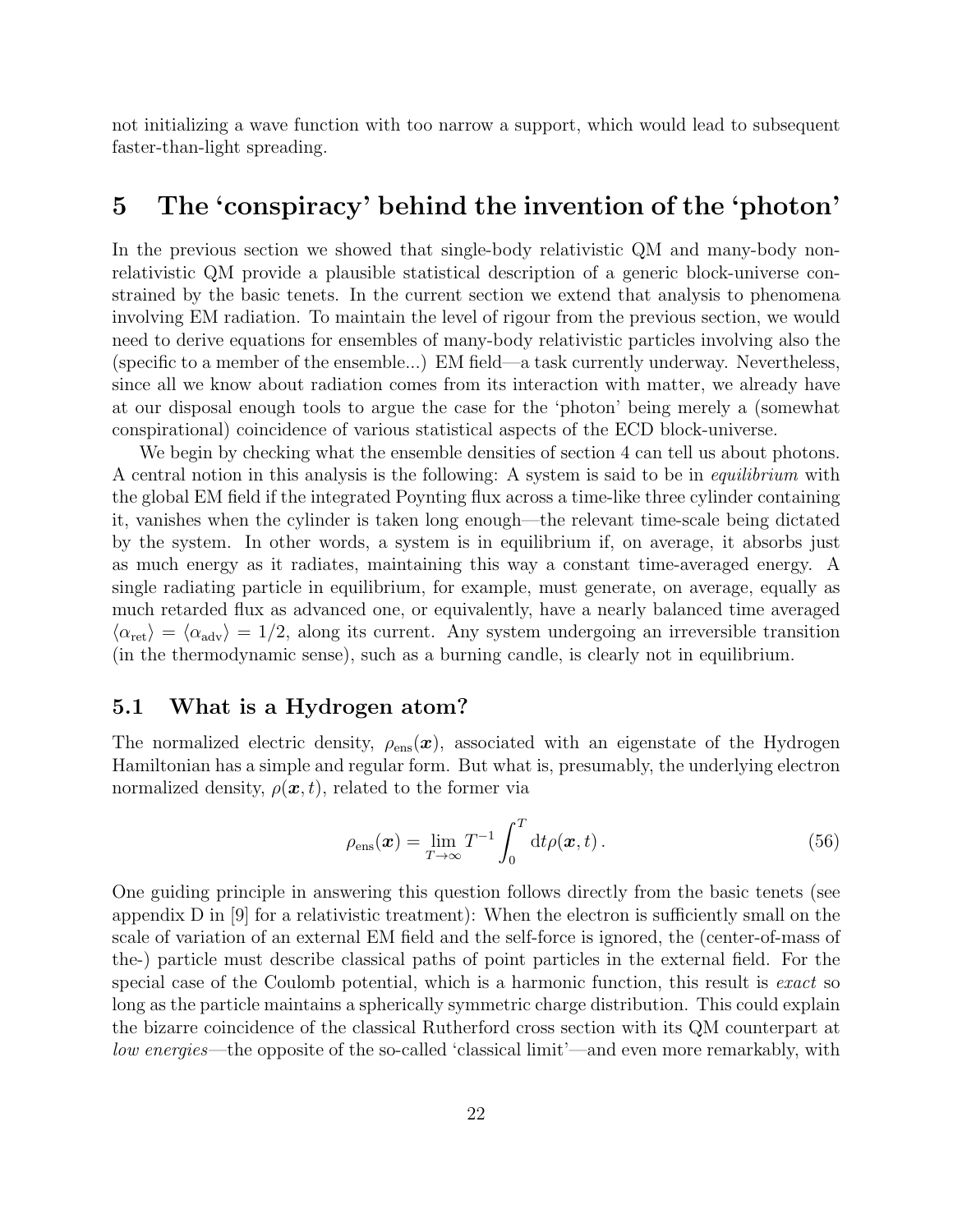the QED Bhabah (electron-positron) and Møller (electro-electron) scattering cross sections at low energies, where the Coulomb potential does not even directly appear.

When applied to a bound electron, taking the relevant length scales into account (the Bohr radius and the Compton length, assumed to be the size of the electron) one might conclude that it moves almost classically at distances greater than the Bohr radius. However, the self-force is not negligible in this case. The EM power radiated by a point electron classically orbiting the proton at the Bohr radius is  $\sim 10^{17} m_e c^2$  per orbit! In other words, at such close proximity to the nucleus, self fields necessarily render the electron's trajectory highly non-Keplerian or else, even if the self-force vanished (due to the above power being equally distributed between advanced and retarded self-fields) an unrealistic amount of EM energy would have had to surround every electron. These self fields effects strongly depend on both the electron's (time dependent) morphology and on its associated  $\alpha$ 's (equation  $(10)$ .

As the electron is assumed to be in equilibrium, its energy only fluctuates around its mean. The same applies to the magnitude of its angular momentum but as for its direction, a random walk on a sphere, of the type induced by the 'self-torque', results in an isotropically pointing vector. Stationary ensemble currents having a net angular momentum, viz., those derived from  $(n, l \neq 0, m \neq 0)$  wave-functions, can only represent short episodes of a system unless a magnetic field, breaking the isotropy of the system, is introduced. This means, among else, that q-bits represented by spins have a limited lifetime regardless of any specific decoherence mechanism.

### 5.2 The ground state

Finally, we ask why the ground state is not just stationary (extended) electrons minimizing the electrostatic energy of the system? The answer is that, in principle, this could have been the case. However, when a system dissipates its energy into retarded waves, those waves eventually interact with other atoms in the universe—possibly in remote galaxies too. These atoms react to the retarded field—and here is the crucial point—generate also advanced fields, affecting our radiating system directly, and also indirectly even at earlier points along its world line (see figure 2).

From the above description it is clear that a block-universe consistent with such 'feedbacks' must be in some sort of global quantum equilibrium. As noted, a particle feels an instantaneous reaction to any change in its state when advanced fields are allowed. And although the strength of this reaction decreases as one over the distance squared between the first particle and the reacting particle, there are more such reacting particles at greater distances (in a statistically uniform universe) by that exact same factor. It is further clear that such a universe which is also consistent with the local basic tenets, must exhibit a much higher degree of coordination between remote regions than a universe containing only retarded fields, in which the reaction is delayed by twice the light-time between the particles. We shall examine below a few possible manifestations of such a coordination.

The feable reaction field at a point  $a$ , coming from the rest of the currents in the universe at their intersection with the light-cone of  $a$ , which are responsible for the nonvanishing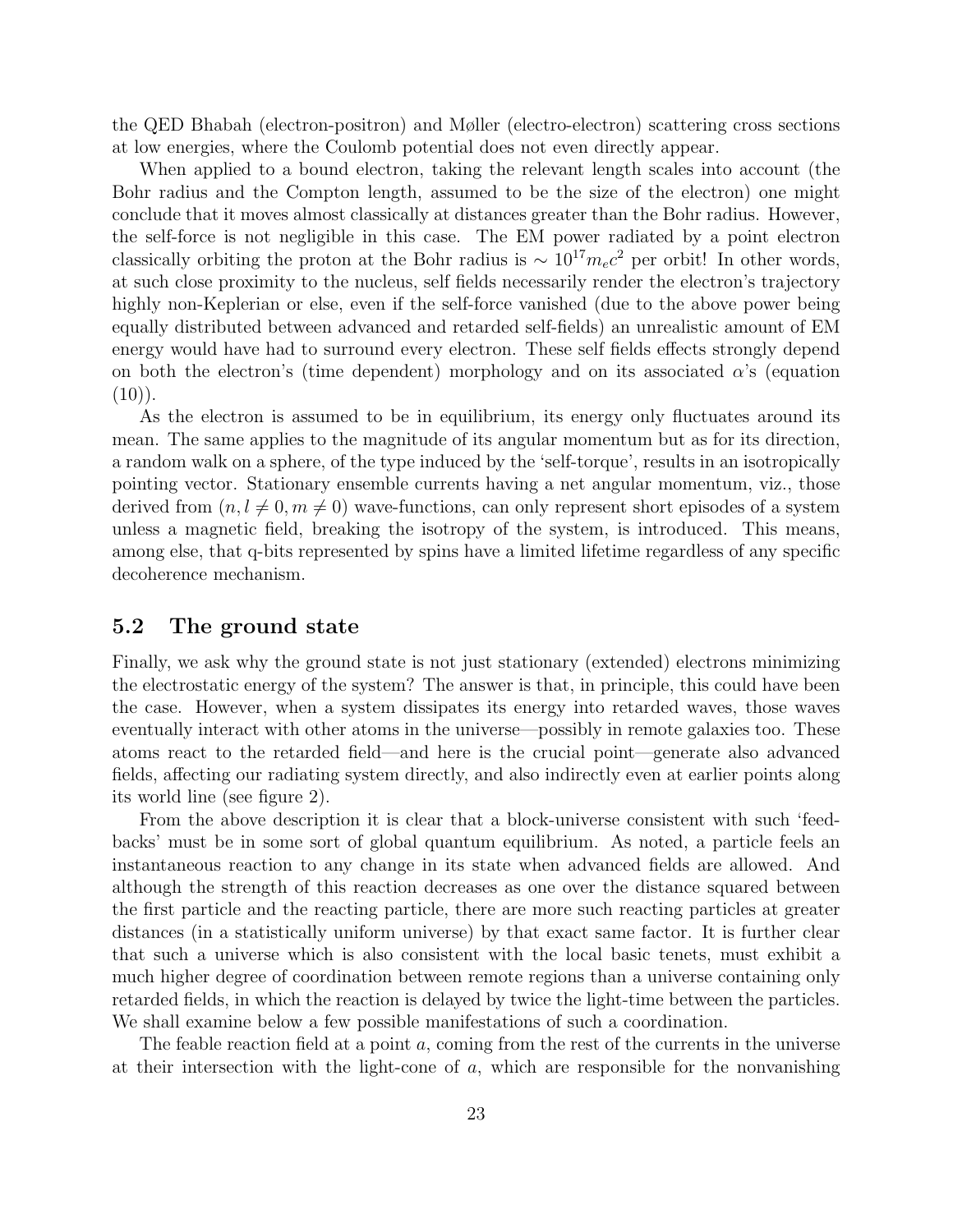

Figure 2: Particle S radiates retarded waves (solid gray lines) at point a in space-time. Particle D reacts to them at a later point b, generating advanced waves (dashed gray line) affecting particle S directly at  $a$  and also at earlier (and later; not shown) points such as  $d$ via a third particle.

mechanical energy of the ground state, will be refered to as the zero point field (ZPF), a name we borrow from stochastic electrodynamics<sup>7</sup>. The global EM field in the vicinity of

As we shall see below, advanced fields are also absolutely mandatory in any classical account of photons. Moreover, as shown in [9], classical electrodynamics based on the ALD equation is inconsistent with the basic

<sup>7</sup>A somewhat related picture of an atom is given by stochastic electrodynamics (SED; see e.g. [3]). In SED, point charges generate only retarded waves, self-force effects are (allegedly) absorbed into their dynamics by replacing the Lorentz force equation with the Abraham-Lorentz-Dirac (ALD) equation, and a zero-point-field (ZPF) occasionally compensates the electron for its radiated energy loss, preventing it from spiralling into the nucleus, as otherwise follows from the ALD equation. As the name implies, the source of ZPF are retarded waves generated by the rest of the particles in the universe which are at their ground state.

There are, however, some crucial differences between the two ZPF's. First, the SED ZPF, on average, must 'pump' energy back to the electron to save it from 'spiralling to death', whereas in ECD, the electron radiates both advanced and retarded fields and needs no such salvation to begin with. The ECD ZPF is energetically neutral.

The second difference has to do with the magnitude and spectral content of both ZPF's. The ECD one is assumed feeble compared with the other fields involved in the dynamics of an atomic electron—the self-field and the Coulomb central field. It is also supposed to have an upper frequency cutoff equal to  $\hbar/(m_ec^2)$ , inherited from the extended size of electrons, which are the source of the ZPF. This should be contrasted with a point particle spiralling towards the Coulomb center, eventually attaining arbitrarily high frequencies. The compensating SED ZPF, therefore, not only is it not band limited, but it further turns out that it must diverge at high frequencies to balance the ALD dissipation. The justification commonly given to this divergence is that the spectrum of the ZPF must be Lorentz invariant. This reason seems rather contrived, given that every other aspect of our (local) universe is not Lorentz invariant.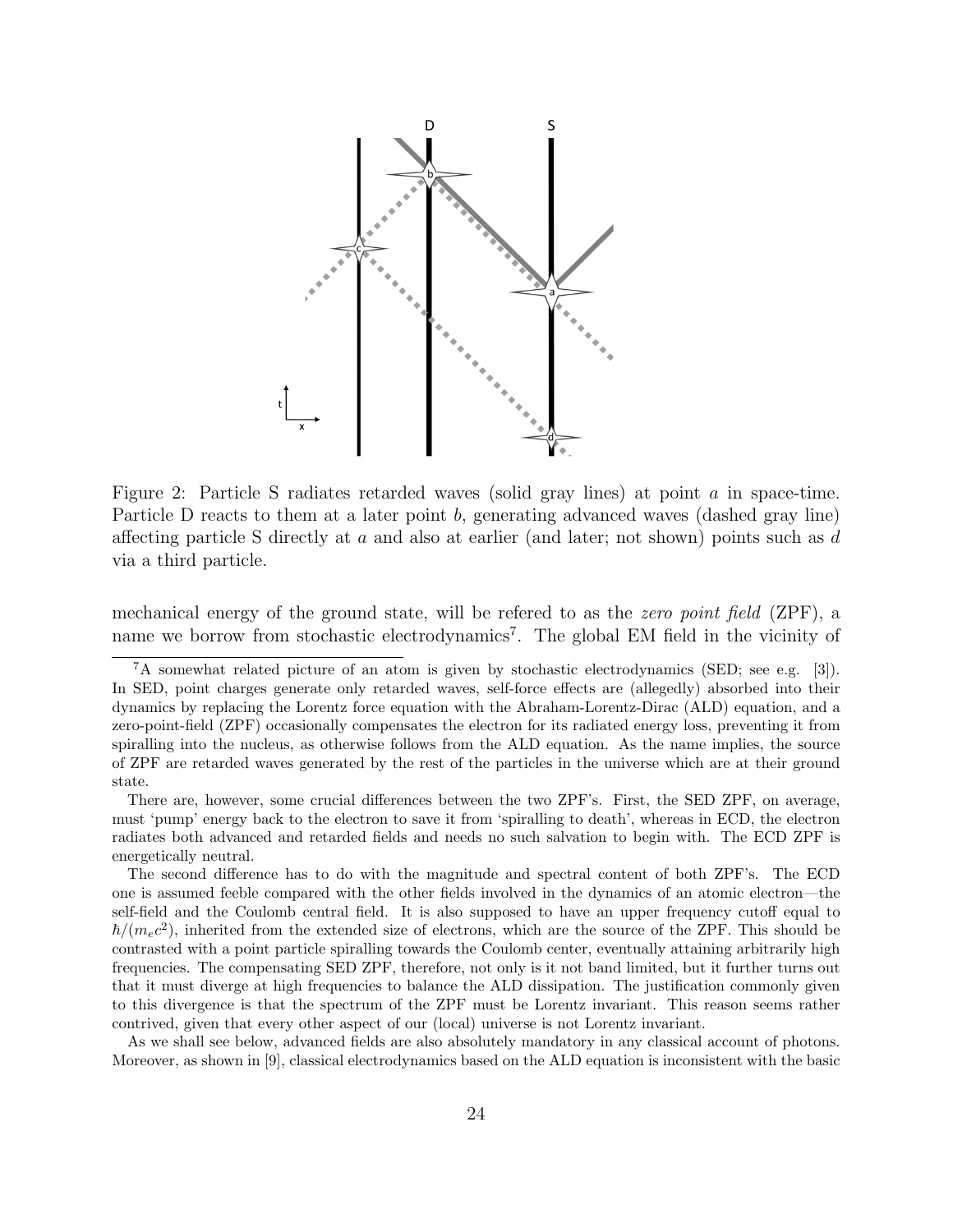a particle can therefore be decomposed into as a ZPF, a self field, and possibly a regular external field.

It is the ZPF which is presumably responsible for interference effects in scattering experiments and interferometers, mediating to a particle the surrounding space-time charge distribution  $(\rho, \mathbf{j})$ . These appear implicitly in Schrödinger's equation through the external potentials,  $(\varphi, \mathbf{A})$ , with Maxwell's equations providing the link  $(\varphi, \mathbf{A}) \to (\rho, \mathbf{j})$ . The consistency of this description is validated by the fact that remote potentials indeed have a negligible effect on a localized solution. Their influence on a system just adds up to the 'universal part' of the ZPF, coming from the rest of the remote particles in the universe, which is responsible, among else, for the spreading of a wave function in potential free regions.

Since the influence of the ZPF is extremely feeble compared with that of the self and external fields, special amplifying conditions are necessary to get a measurable effect. In scattering experiments it is the huge distance between the scatterer and the detection screen; In interferometers it is the great sensitivity of the particle's chaotic dynamics while in the beamsplitter—a macroscopic lattice of many scatterers with which a particle interacts numerous times before 'deciding' upon an exit angle.

By our analysis, the ground state of a single Hydrogen atom in an otherwise void universe is a meaningless concept. The ground state is an attribute of the entire universe which is supposed to be in some sort of global 'quantum equilibrium', inducing a common equilibrium state on identical systems—Hydrogen atoms in particular. Recalling that in ECD, being scale covariant, the scale, viz., mass of a particle is not a fixed parameter but rather a variable (like its position), it is speculated [8] that the common mass of all particles of a given specie, elementary or composite, is a result of that same global quantum equilibrium. The implications of this conjecture to cosmology [8] are obviously radical, and appear to be solving the major problems in cosmology.

### 5.3 Perturbed atoms. A single-body analysis

If we perturb an electron which is in equilibrium—say, by applying an external electric field, as in a gas lamp—the ensemble current needs no longer be time independent and, assuming

tenets. These are not only necessary in order for a theory to be compatible with the experimental scope of CE but, as we saw in section 4, also to establish the compatibility of an ontology with QM. We conclude that despite being in the spirit of ECD, SED is 'too simple' to offer a realistic description of micro-physics.

Nevertheless, SED has had some impressive quantitative success in reproducing certain quantum mechanical results based on the concept of ensemble average, and it is therefore tempting to apply similar methods to ECD. However, the ECD counterparts of those methods are not only infinitely more complicated due to the extended structure of an ECD particle, but they also expose the 'deception' inherent in any alleged derivation of a statistical theory from a single system theory: One must *postulate* an ensemble over which the statistics is to be computed. When the single system equations are sufficiently simple, the postulated ensemble can be compactly defined, camouflaging the fact that critical information besides the single-system equations has been added to the computation. The definition of an ensemble of ECD solutions (more accurately, of 'segments' cut from the global ECD solution of the block-universe), each representing a repetition of an experiment, requires an infinity of such postulates, making manifest the status of QM as a fundamental law of nature, on equal footings with the underlying ontology—allegedly ECD—and further explains why QM could have predated ECD (or whatever underlying theory).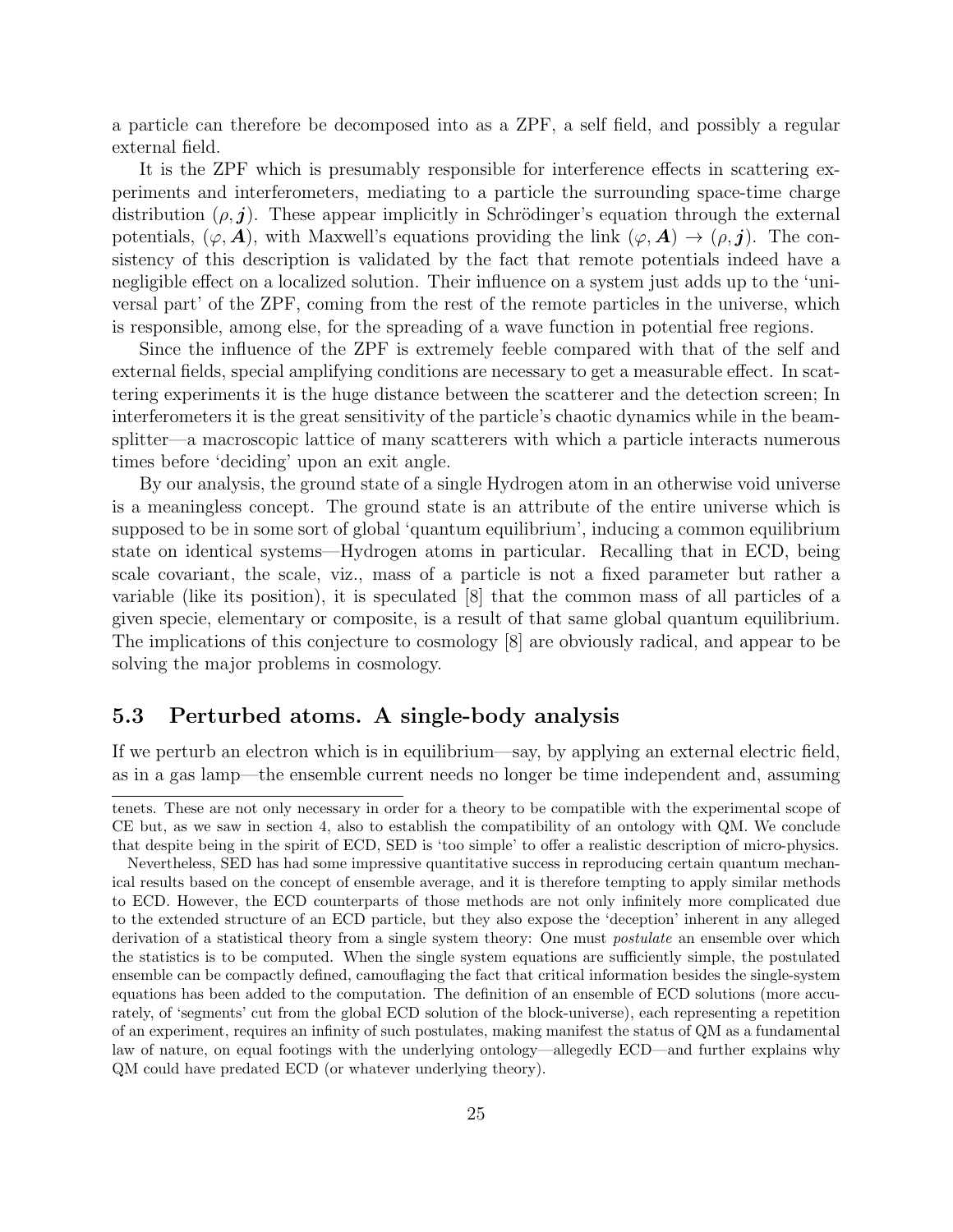that the perturbation is sufficiently small for simplicity, it is derived from a normalized sum of the form

$$
\sum_{\lambda} e^{-iE_{\lambda}t/\hbar} \phi_{\lambda}(\boldsymbol{x}) \tag{57}
$$

where  $\lambda$  is a multi-quantum number and  $\phi_{\lambda}$ ,  $E_{\lambda}$  are the corresponding (bound) wave-function and energy respectively. The radiation field generated by the ensemble current can easily be shown to have only discrete frequencies of the form  $(E_{\lambda} - E_{\lambda'})/\hbar$ . Note that the discreteness of the ensemble spectrum does not imply a similar discreteness in the spectrum of individual members of the ensemble. Those latter are still largely the unperturbed ones; The discrete peaks only represent the part of the Poynting flux generated by an electron, breaching equilibrium, and if it occurs in the ensemble current it must occur in at least a subset of the ensemble of a non-vanishing measure.

Returning to our single Hydrogen atom, assumed to be in the ground state, let a weak EM pulse impinge on it. A standard undergrad exercise in time-dependent perturbation theory shows that after the pulse has passed, we have two possibilities, depending on the nature of the pulse: If the pulse is (wide-band) random, the ensemble current hardly modifies. But if the pulse is centered at frequency  $\omega$  and has a long coherence length, then we could be left with a modified ensemble current, no longer derived from a single eigenstate of the Hamiltonian. How should we interpret this modified ensemble current?

To answer this question, we should distinguish between an ionization scenario, whereby the excited eigenfunctions belong to the continuous part of the spectrum, and an excitation scenario, in which they are discrete. Focusing first on the ionization scenario, where there is no overlap between the ground state and the wave-packet spanned by the excited states, the answer is evident: Some members of the ensemble continue their frenetic motion around the nucleus, associated with the ground state, while others fly away from the atom with a kinetic energy which can be shown to be centered around  $\hbar\omega+E_0$ . Clearly, no electron is in a 'superposition' of ionized and ground states, and when the sub-ensemble of ionized electrons is subsequently used in, say, a scattering experiment, it constitutes a fraction of the original ensemble consistent with the standard collapse postulate of QM.

At this point one might conclude that the ensemble current in the above case tells us nonsense. Indeed, if the EM pulse could be arbitrarily weak and still lead to ionization, then where did the energy needed to jolt an electron come from? It is precisely this energy conservation concern which pushed Einstein to his radical explanation of the photoelectric effect, namely, that the ionization is due to 'light corpusculars' of energy  $\hbar\omega$ , kicking electrons out of a well of energy  $E_0$ .

Nevertheless, when advanced fields are part of the analysis, as is the case in ECD, the above argument against the ensemble current is invalid. The energy needed to kick an electron out of an atom could come from advanced fields, converging on the electron (point b on the world line of particle D; see figure 2) and yet, consistently leave no trace in the corresponding relativistic single-body QM calculation (recall how self-fields, including advanced ones, are removed from the equations for the ensemble current in section 4).

Increasing the intensity of the EM pulse entering the calculations of the ensemble current,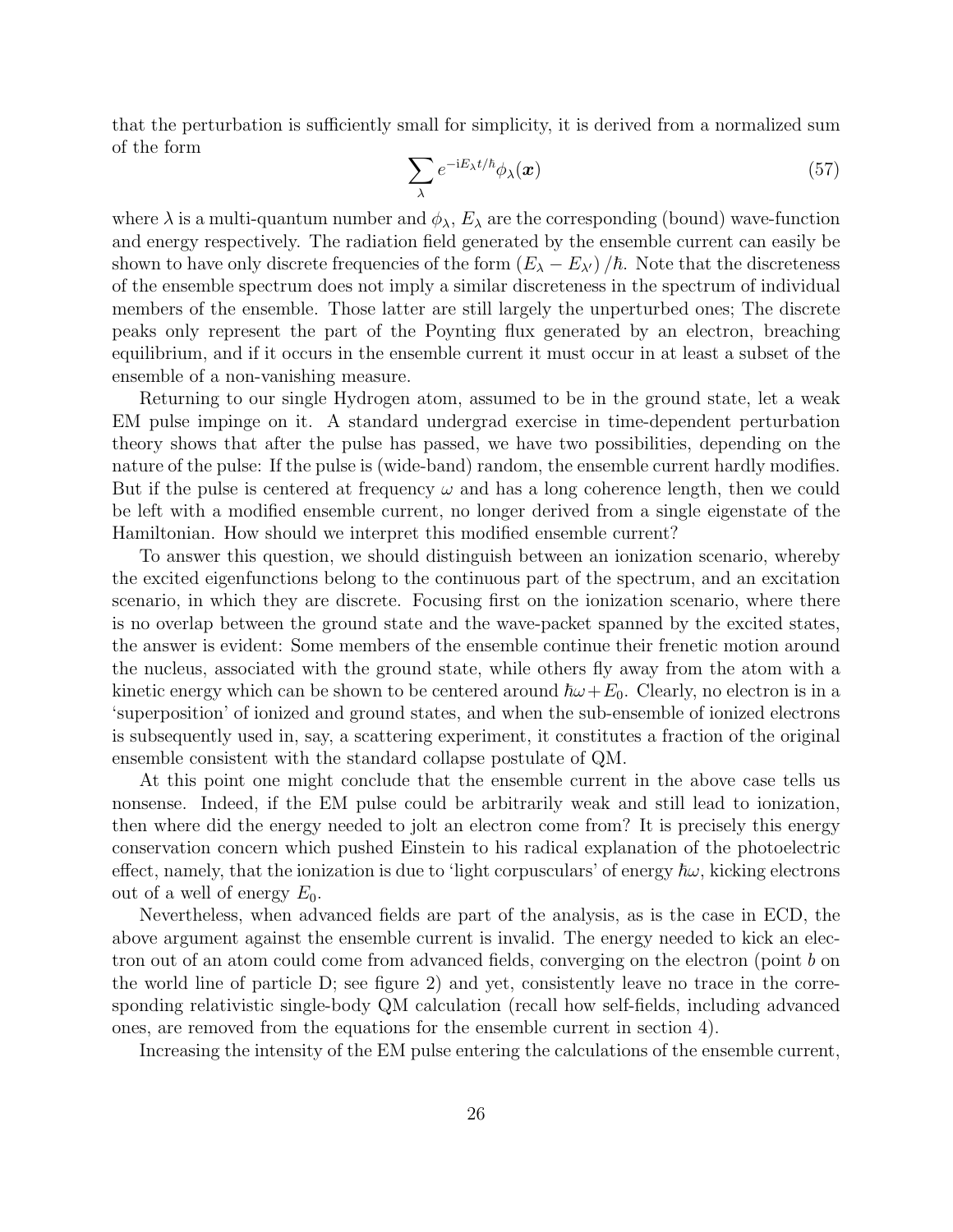by our interpretation, only shifts us to a different ensemble of ECD solutions in which ionization is more frequent. Note that an additional result of that undergrad exercise is that the fraction of jolted electrons is proportional to the amplitude squared of the pulse. This means that the probability of ionizing the atom drops as one over the distance squared between the source of the pulse and the atom (as if a flux of particles is emerging from the source), again, consistent with experiments.

Returning to the excitation scenario, the situations is similar. As in the ionization case, an excitation of a bound eigenstate of the Hamiltonian, of energy  $E_e$ , can occurs for  $\hbar\omega$  =  $E_e - E_0$ . However, due to the overlap between the supports of the bound and excited states in (57), the underlying ensemble cannot consistently be assumed to be comprised of members in either ground or exited stationary states. Instead, it consists of members all of which are in a common, 'hybrid' equilibrium. When subsequently applying an ionization EM pulse, the story repeats as in our previous, ionization case, only this time with three, non-overlapping wave-functions: Two belonging to the continuous part of the spectrum, and one being the discrete, hybrid bound state.

#### 5.4 Single photon sources

The classical account of photons ignored, thus far, the source of the EM pulse entering the Hamiltonian, involved in the computation of the ensemble current. When this source is a decaying atom, or some other simple few-body system referred to as a 'single photon source' [11], the illusion of a real light particle becomes yet more convincing. In this case, the singlebody/system analysis is not entirely adequate, as global e-m conservation must also be taken into account.

Figure 2 depicts the e-m distribution allegedly associated with a single photon productiondetection sequence. Atom  $S$ (-ource), initially in its ground state, is struck by—say—a femtoseconds laser pulse (not shown in picture). Following a transient period, the atom finds itself in a modified equilibrium, whose ensemble current is derived from an excited eigenfunction of the atom's Hamiltonian. Why, then, does the electron suddenly fall back to a lower energy equilibrium state? The reason is clearly not the ZPF which is responsible for the atom being in equilibrium from the outset. As we saw, it takes a very specific narrow band pulse for that.

The source of such a special pulse is easily read from figure 2. It is the advanced field generated by the  $D$ (-etection) particle, triggering the decay of S. But the opposite direction is just as true: It is  $S$ 's retarded field triggering the excitation of  $D$ . In the block-universe, there is no cause nor effect; A process is just there, 'written' in the corresponding e-m structure (distribution).

To check that the above description is consistent with our previous single body account of photons, we note from that analysis that for D to gain an  $\hbar\omega$  'quantum of energy', the retarded pulse generated by S must be centred at  $\omega$ . But for this to hold true, S must drop to a new equilibrium state which is  $\hbar\omega$  lower. This, in turn will happen if the advanced wave generated by D is, likewise, centred at  $\omega$  (note that the external pulse entering the single body analysis is not 'marked' by either advanced or retarded labels), which—finally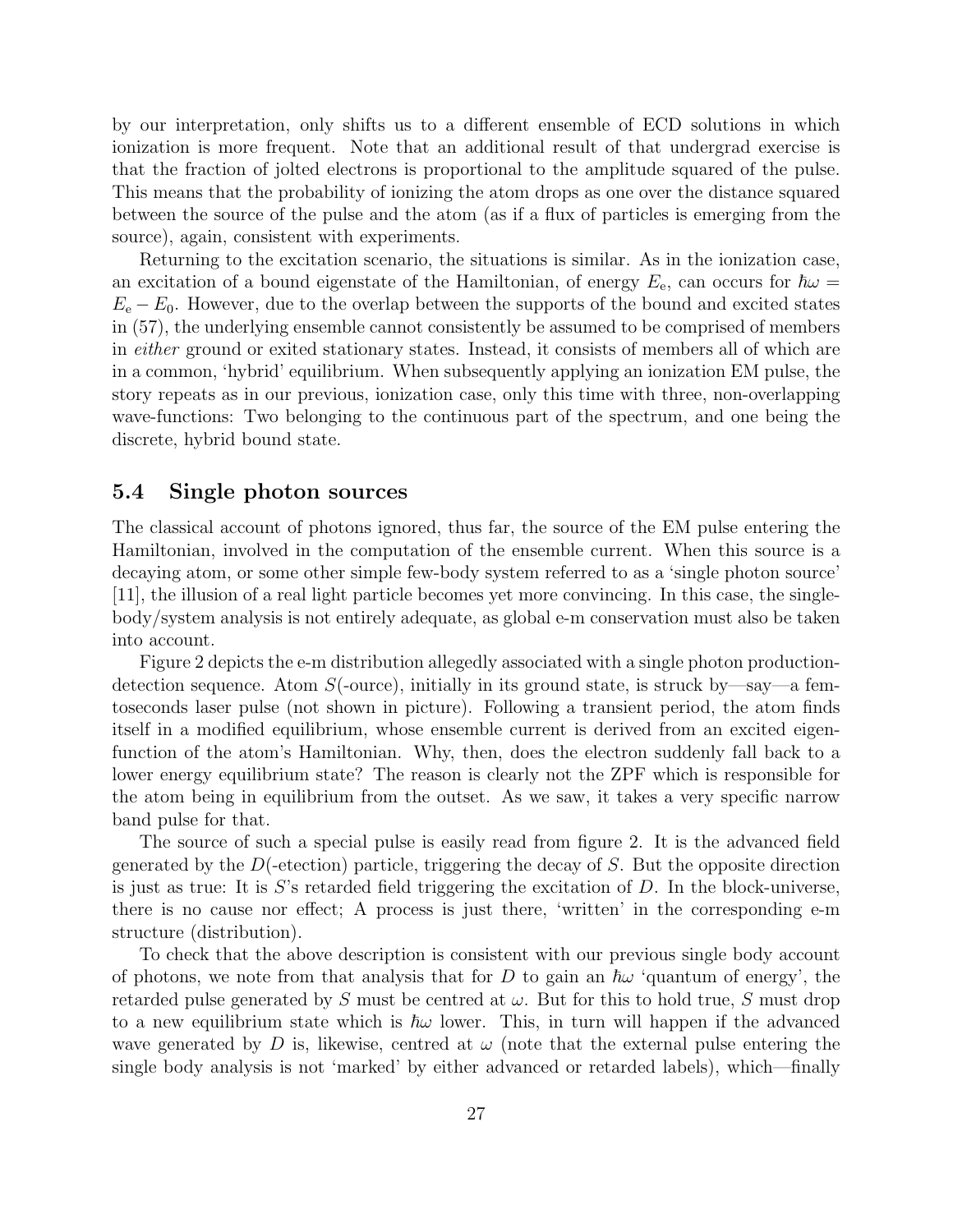closing the consistency loop—is a consequence of D adding  $\hbar\omega$  to its energy. Such emissions accompanying the decay of atomic systems are commonly referred to as 'spontaneous', to distinguish them from emissions 'stimulated' by a retarded pulse. But from the blockuniverse perspective, there is nothing more spontaneous in spontaneous emission than in stimulated emission.

#### 5.5 Energy-momentum conservation joins the conspiracy

A system which is in equilibrium with the ZPF maintains a constant e-m only when averaged over a sufficiently long time. And since e-m is identically, locally conserved, the fluctuations in the system's e-m must be compensated by opposite fluctuations in the e-m content of the ZPF. When an atom which is initially in equilibrium with the ZPF, drops to a new equilibrium state whose (time-averaged) energy is lower by  $\Delta E = \hbar \omega$ , re-equilibrating with the ZPF, and before this energy appears in an absorbing atom, a (time averaged)  $\hbar\omega$  increase appears in the energy content of the EM field. Now, we already know that in the process of dropping to a lower energy level, an atom releases a retarded EM pulse centred at  $\omega$ , and so, by the linearity of Maxwell's equations, we get that the  $\hbar\omega$  energy increase is composed of a stable part, co-localized with the pulse, and a fluctuating part, coming from the ZPF. It follows that when the pulse is later completely absorbed<sup>8</sup> by some media—a bubble chamber for concreteness—following a re-equilibration period, an  $\hbar\omega$  energy increment appears in it, and we ask: what form could this quantum increment take? One obvious option is that the medium heats up, roughly in correlation with the intensity of the (retarded) incident Poynting flux. However, recalling from our previous discussion that for the source particle to decay, it needs to be 'triggered' by the advanced wave of a detection atom which gains an energy quantum of  $\hbar\omega$ , such distributed thermal excitation cannot be the only mode of absorption. Assuming for simplicity that the ionization energy of atoms comprising the medium is negligible compared with  $\hbar\omega$ , and that any jolted electron remains in free motion long after the medium re-equilibrates, we conclude that, at most, a single ionization event has occurred, in which case no significant heat is generated anywhere else in the medium, or else energy conservation is violated. This could easily be interpreted by our forensic observer, later seeing only a single track in the chamber, as 'single photon detection'.

At this point one may rightfully wonder how is it that the EM energy of the retarded pulse, widely distributed prior to the 'photon detection', suddenly localises itself? The answer is that this localization process is not instantaneous but, instead, the result of the absorbing medium re-equilibrating after gaining a quantum of energy. It is essentially the same feedback, consisting of advanced and retarded waves, previously discussed in the context of the global quantum equilibrium.

In a Hanbury-Twiss type 'single photon interference' experiment, e.g. [12], the retarded

<sup>8</sup>The inclusion of advanced fields requires a modification to the notion of 'complete absorption' which otherwise means that no retarded flux appears on the surface of a sufficiently large sphere containing the relevant system. The natural generalization is to postulate that no time-averaged imbalance between advanced and retarded fluxes appears across the sphere, thereby guaranteeing the conservation of e-m inside the sphere.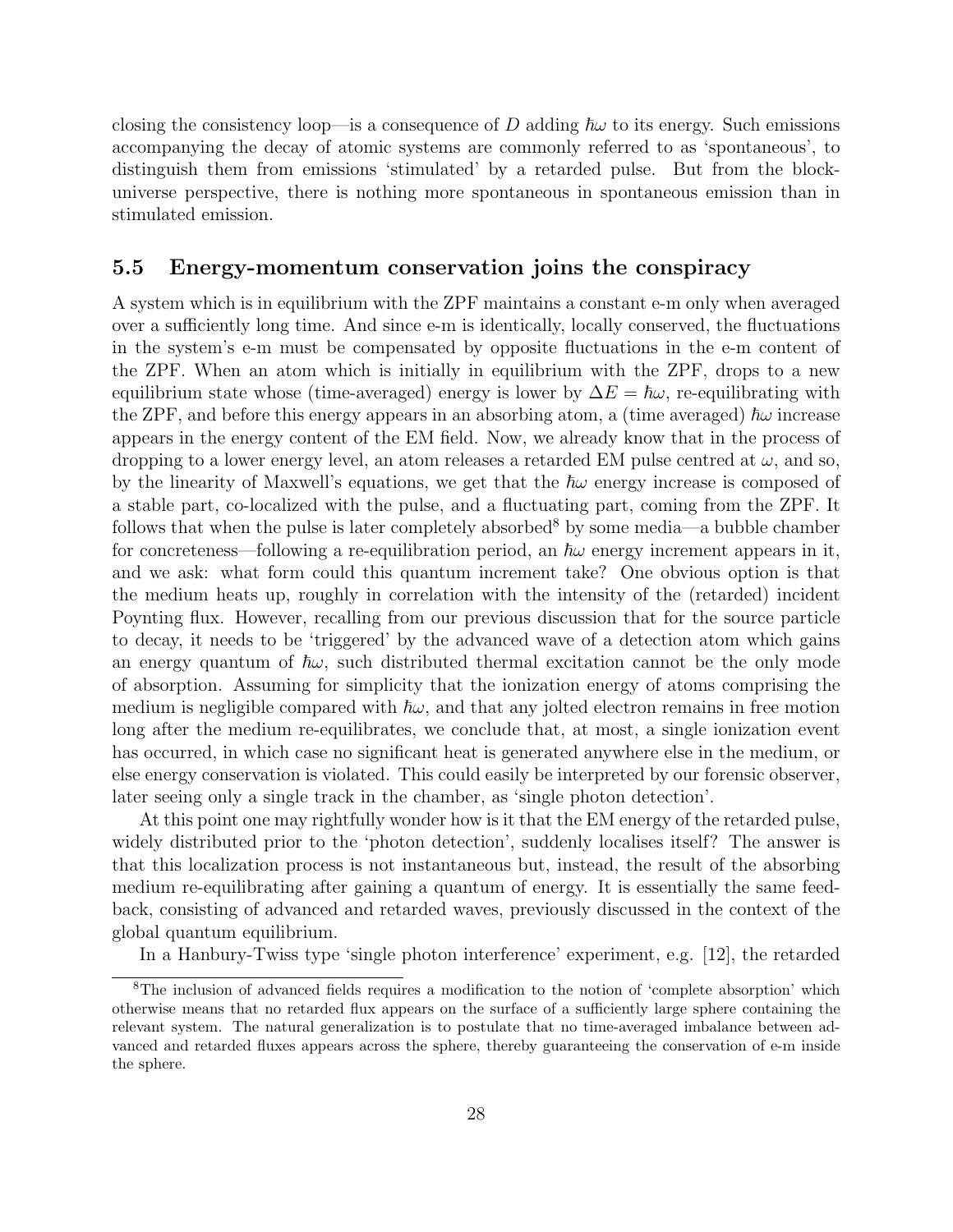field generated in the initial decay could first be scattered by additional particles, comprising the mirror and beam-splitters, creating this way an interference pattern in its intensity, and still lead to a single detection event. By our previous single-body analysis, the number of detections in repeated runs of the experiment would match that irregular intensity pattern, leaving the experimenter rightfully wondering: What am I seeing here, particles—or waves, after all?

Extending the above analysis to momentum conservation as well, one can expect to obtain a similar explanation of Compton's effect. Regrettably, we already saw in section 4 that relativistic wave-equations containing an external potential whose scale of variation is on the order of the electron's (Compton) length scale, cannot consistently be used to construct ensemble currents (and indeed, the result they give in this domain defies a meaningful interpretation). Nonetheless, we can still imagine advanced waves converging on an electron, jolting it, and in the process also generating retarded waves, with a different spectral content and intensity so as to locally conserve e-m. This secondary retarded wave then triggers the jolting of yet another electron, and so on. Eventually, when all e-m of the incident EM pulse has been converted into mechanical energy of jolted electrons, their collective e-m equals to those of the pulse.

Finally, we mention that our analysis focused on, possibly, the simplest phenomena involving photo-generation and detection. A slightly more involved case, for example, is when the decaying system generates a pulse of frequency  $\omega$ , but energy content other than  $\hbar\omega$ , say  $2\hbar\omega$ . In this case, two systems of excitation energy  $\hbar\omega$  could be excited by a single pulse. However, the re-equilibration of the absorbing medium now entails the redistribution of the pulses e-m between two, possibly remote sites. Each run of the experiment therefore involves a different space-time e-m distrubution—the counterpart of the space-time tree from our previous encounter with Bell in section 4.2.2—and it just happens that Bell's inequality is violated for the ensemble thereof. In a block-universe containing also advanced radiation, adherence to Bell's inequality would be just as (un-)mysterious. <sup>9</sup>

#### 5.6 Black-body radiation

Planck's derivation of the black-body's spectrum, seemingly requiring the 'quantization of the EM field', can be given some justifications within our current analysis, but one must admit that it could apply—at most—to cavities with nearly ideal reflecting walls. What about hot potatoes, flames, and all those other objects exhibiting a black-body spectrum?

<sup>9</sup>Use of advanced fields in order to explain the non classical statistics exhibited by photons, later receiving the name 'the transactional interpretation of QM", was made by Cramer in [2]. The construction of the global e-m distributions in that proposal uses time symmetric action-at-a-distance electrodynamics [16], but with self interaction naturally included (this makes mathematical sense for extended particles only). While not being explicit about the precise physical meaning of "hand shakes" between the detecting particles and the source, it definitely provides a conceptual way of saving locality. However, having a fixed,  $\alpha_{\rm ret} = \alpha_{\rm adv} = \frac{1}{2}$ division between advanced and retarded fields, his proposal cannot possibly describe photodetection. The EM field close to a charge is entirely dominated by the self field, hence without a temporary imbalance between advanced and retarded parts, of the type appearing in ECD, no sudden delivery of energy to a charge can occur, which is mandatory in photodetection.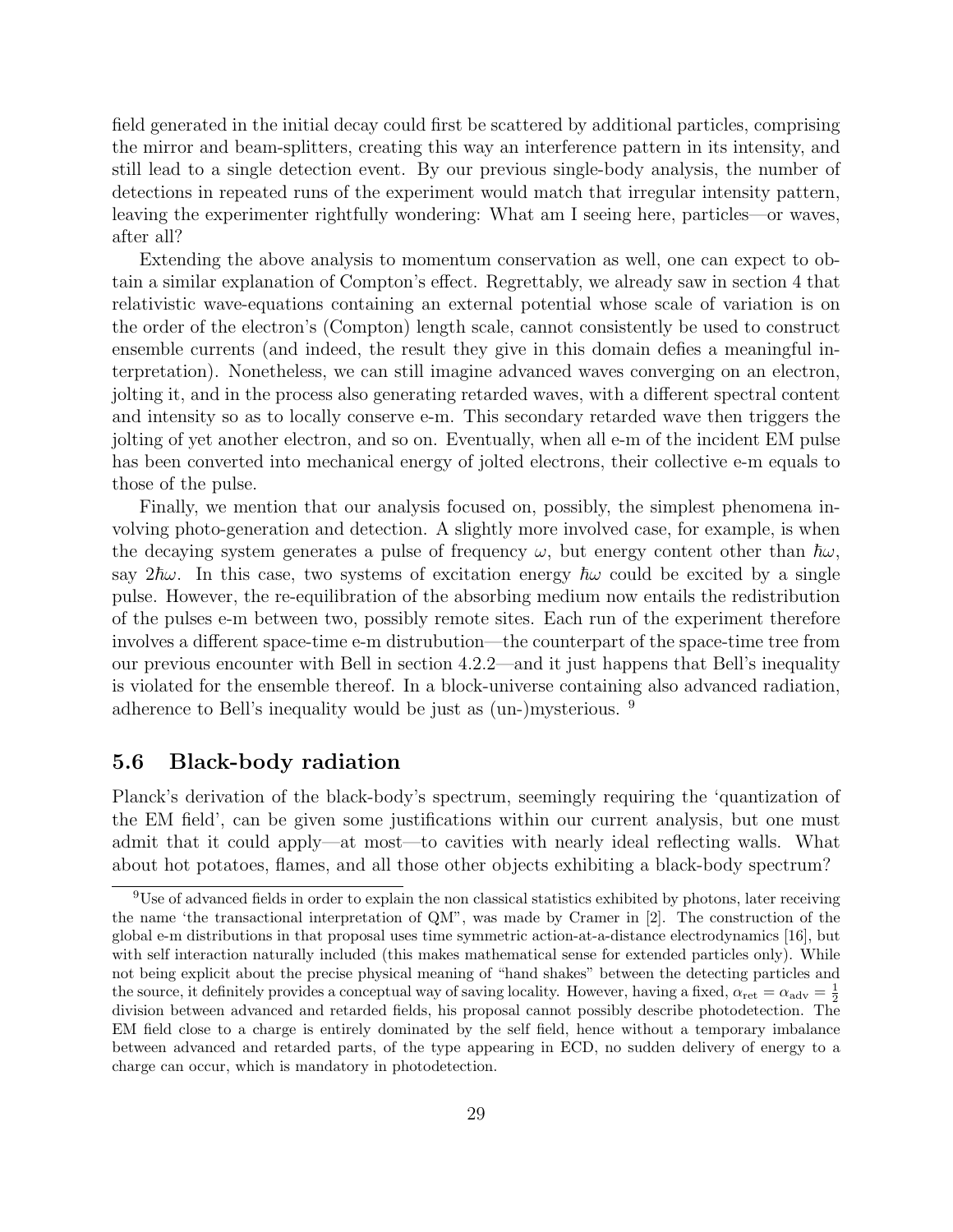Sixteen years following the publication of Planck's paper which heralded the quantum era, an alternative derivation [5] of the spectrum was proposed by Einstein, which fits like a glove to our analysis. The (classical) EM field, according to Einstein, only serves to exchange energy between particles comprising the hot body. Those, in turn, must have the standard energy distribution of a system in equilibrium. A simple compatibility condition then arises between that distribution and the spectral distribution of the EM field, leading to Planck's law. According to Einstein, atoms undergo two kind of transitions, both discussed in the current paper: so-called 'spontaneous', which in our picture is just an exchange an  $\hbar\omega$  'energy quanta' between atoms, and induced, either emission or absorption, where the global EM field due to all atoms plays the role of the external perturbing field (section 5.3).

Einstein makes no distinction between retarded and advanced fields, so care must be practised when translating his derivation to the language of the current paper. In particular, since his derived spectral density  $(\rho)$  is supposed to represent the *measured* spectrum, by our arrow-of-time interpretation this spectrum only samples the retarded flux, responsible for breaching quantum equilibrium. Once this is clear, the inclusion of a spontaneous emission term  $(A_m^n)$  but not an equal 'spontaneous absorption term', is justified by the fact that the former is triggered by advanced fields, requiring special treatment, while the latter is triggered by retarded fields, hence its inclusion would 'double count' the transition, which is already included in the induced transitions.

## 6 Conclusion

It is often said that the first quarter of the twentieth witnessed two revolutions in physics relativity theory and QM—while the remaining three quarters saw a (futile) struggle to settle their mutual conflicts. The current paper tells a different story: Both relativity and QM are partial completions of a previous incomplete revolution—Maxwell-Lorentz classical electrodynamic (CE). Einstein's relativity was born out of a need to render CE compatible with the Galilean principle of relativity; QM, we argued, is an essential complementary statistical theory of a well defined CE, free of a self-force problem. As such, not only are the two compatible but, moreover, as our analysis of Bell's inequality in section 4.2.2 shows, QM doesn't even make sense without relativity.

Obviously, there must be a third, independent completion of CE, namely, well defined CE itself, dealing with individual solutions rather than with their statistics. ECD [9], we conjecture, is that theory, and there are strong indications, to be covered in another paper, that it is sufficient to describe elementary particles. That is, nothing beyond CE is needed in order to describe the subatomic world. The universal applicability of Schrödinger's equation, from subatomic particles to complex molecules, we briefly argued in section 4.3, supports this conjecture, but on a more fundamental level—why should we stop trusting CE just because we move to scales much smaller than our own? Is it not a blatant repetition of the same anthropocentric bias which, time and again, has led to erroneous conclusions? ECD, being scale covariant, is applicable to an arbitrary scale.

Finally, we mension that although our analysis was carried entirely in flat space-time,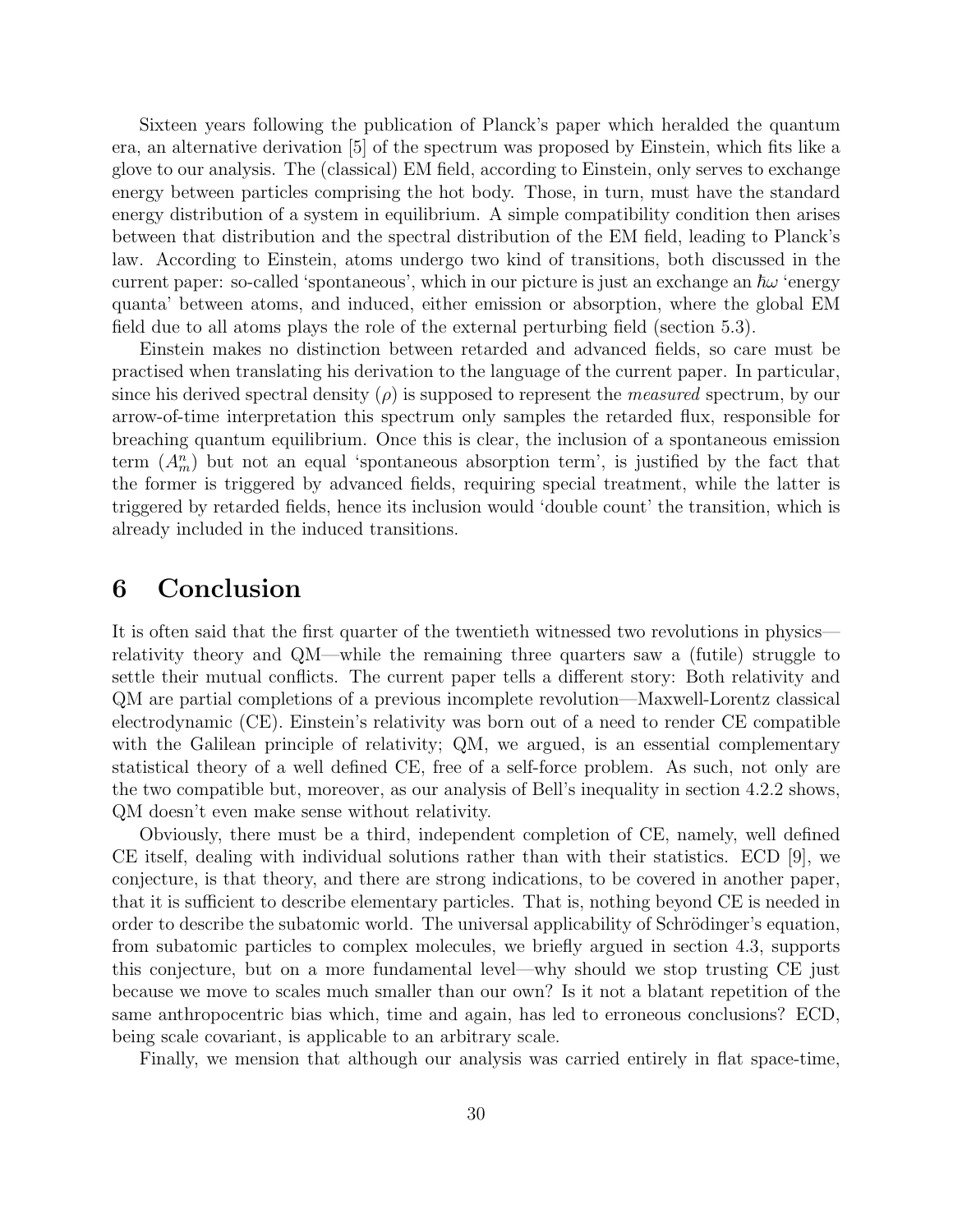ECD admits a straightforward curved space generalization (see section 3.4 in [9]). In fact, by simply adding to the basic tenets the requirement of general covariance, one is basically led to Einstein's field equations with the e-m tensor  $P$  appearing in  $(6)$  as source. Not only does this solve the self-force problem of GR, but it also has the benefit of offering possible conceptual foundations to quantum gravity: Just like flat space QM, quantum gravity is no more than a statistical description of the GR block-universe, encoding the statistical properties of ensembles of 'segments' cut from it, each having a well defined, objectively existing metric (not that author understands what it means for space-time not to have an objectively existing metric, a statement often made in relation with quantum gravity).

#### Acknowledgements

The author wishes to thank an anonymous referee for his critical remarks on an earlier draft of this paper, which greatly improved the final outcome.

# References

- [1] N. Argaman. Bell's theorem and the causal arrow of time. Am. J. Phys., 78:1007–1013, 2010.
- [2] John G. Cramer. Generalized absorber theory and the Einstein-Podolsky-Rosen paradox. Phys. Rev. D, 22:362–376, 1980.
- [3] Luis de la Pena and A.M. Cetto. The Quantum Dice: An Introduction to Stochastic Electrodynamics. Springer, reprint edition, 2010.
- [4] P. A. M. Dirac. Classical theory of radiating electrons. Proc. R. Soc. Lond. A 5, 167:148–169, 1938.
- [5] Albert Einstein. The quantum theory of radiation. Physikalische Zeitschrift, 18:121, 1917.
- [6] Gebhard Grbl, Raimund Moser, and Klaus Rheinberger. Bohmian trajectories and klein's paradox. Journal of Physics A: Mathematical and General, 34(13):2753, 2001.
- [7] C. Itzykson and J. B. Zuber. Quantum Field Theory. McGRAW-HILL, New York, first edition, 1980.
- [8] Y. Knoll. No need for dark-matter, dark-energy or inflation, once ordinary matter is properly represented. arXiv:1201.5281v15, 2018.
- [9] Y. Knoll. On a classical self-deception problem known as the classical self-force problem. arXiv:0902.4606v6, 2018.
- [10] Y. Knoll and I. Yavneh. Scale covariant physics: a 'quantum deformation' of classical electrodynamics. J. Phys. A, 43:055401, 2010.